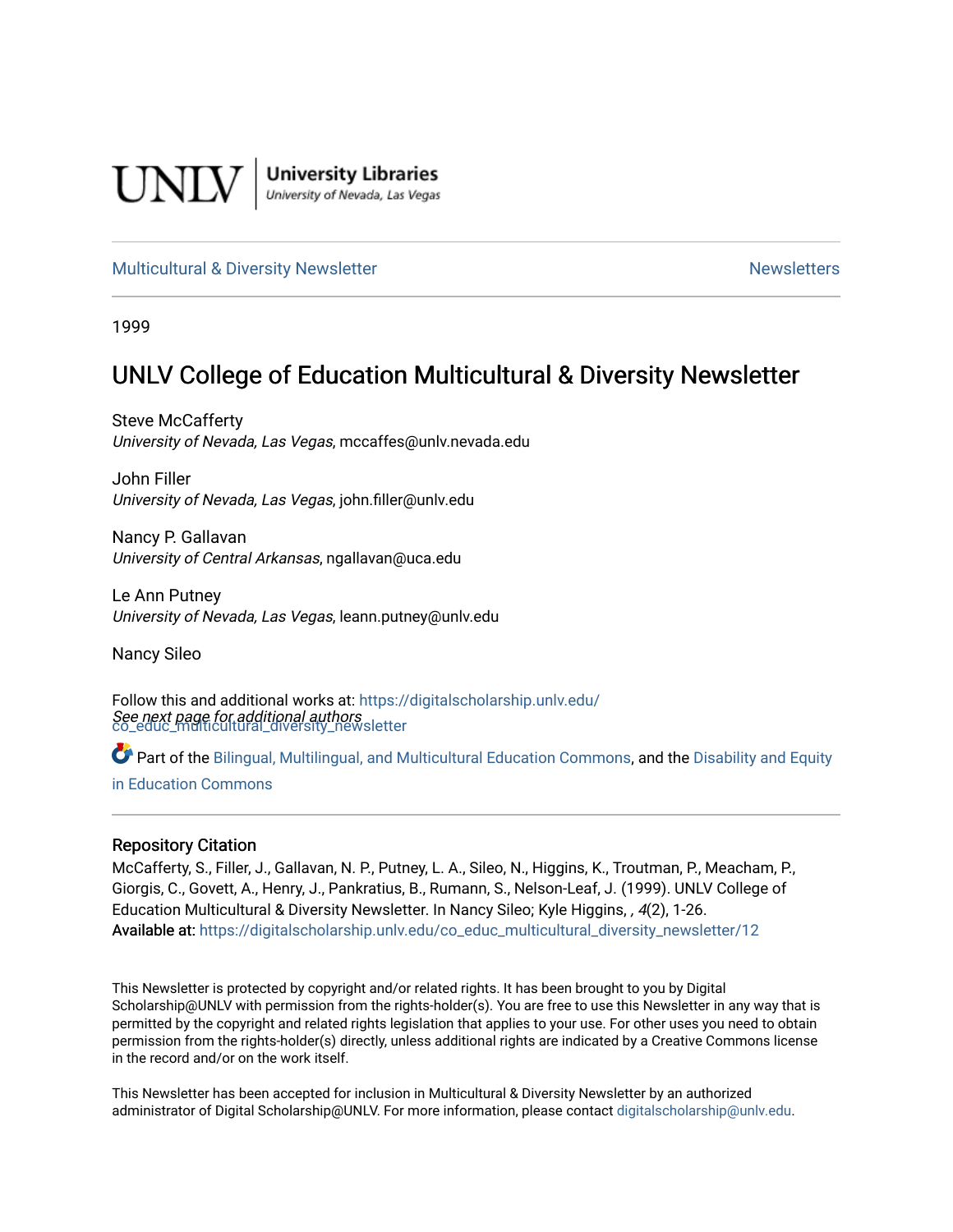#### Authors

Steve McCafferty, John Filler, Nancy P. Gallavan, Le Ann Putney, Nancy Sileo, Kyle Higgins, Porter Troutman, Paul Meacham, Cyndi Giorgis, Aimee Govett, Jean Henry, Bill Pankratius, Susan Rumann, and Joyce Nelson-Leaf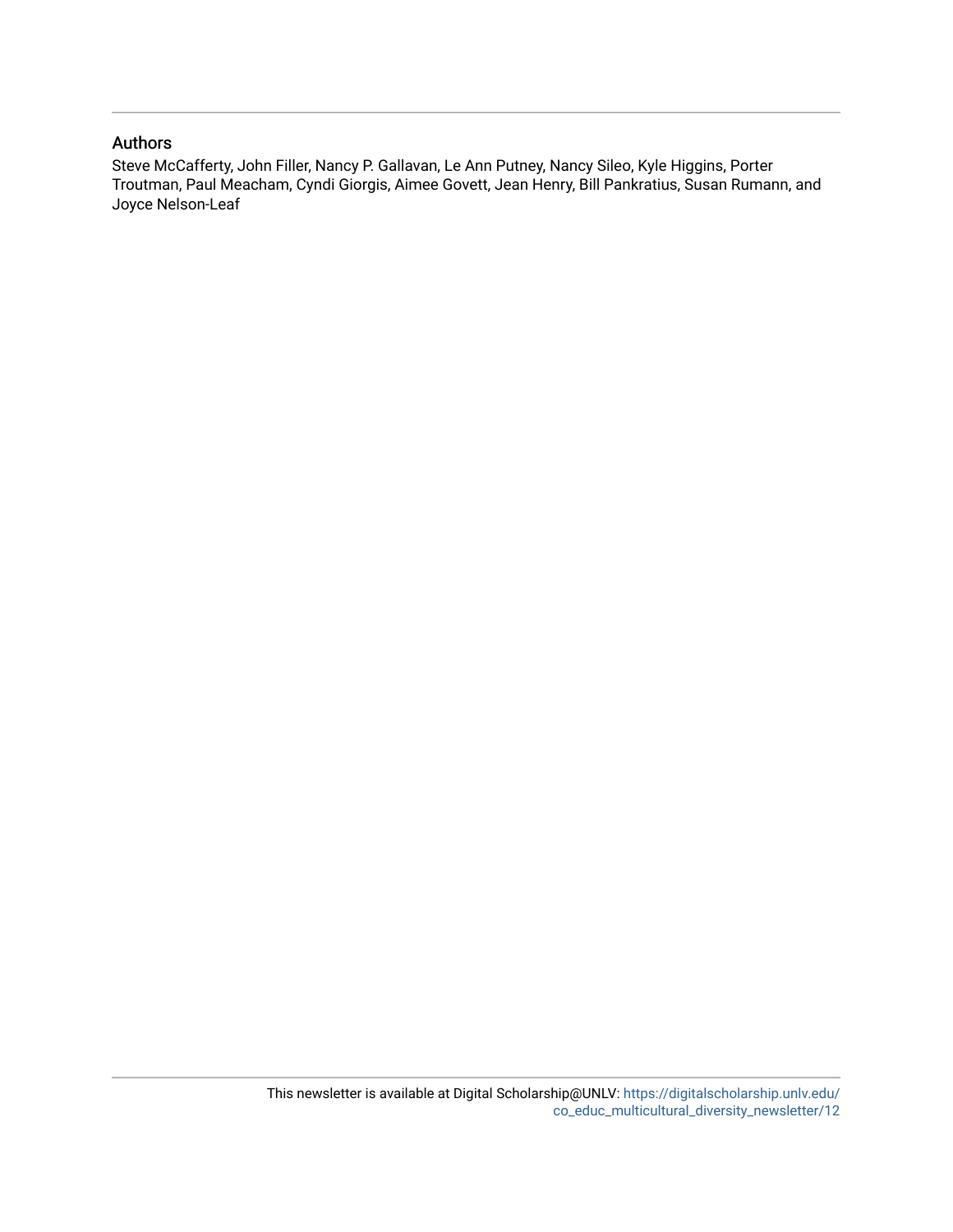

•

•

•

# **OLLEGE OF EDUCAT Multicultural & Diversity Newsletter**  Published by the Multicultural & Diversity Committee

Volume 4, Issue Number 2, 1999

Members of the Multicultural & Diversity Committee:

Steve McCafferty, John Filler, Nancy Gallavan (Co-chair), LeAnn Putney, Nancy Sileo, Kyle Higgins, Porter Troutman (Co-chair), Paul Meacham, Cyndi Giorgis, Aimee Govett, Jean Henry, Bill Pankratius, Susan Marie Rumann, and Joyce Nelson-Leaf

Nancy Sileo & Kyle Higgins, Editors

\*\*\*This newsletter is gublished twice a semester. All contributions are welcome & should be llllllllllllllllllllllllllllllllllllllllllllllllllllllllllllllllllllllllllllllllllllllllllllllllllllllllllllllllllllllllllllllllllllllllllllllllllllllllllllllllllllllll addressed to Nancy Sileo or Kyle Higgins, 895-3205, higgins@nevada.edu or sileo@nevada.edu \*\*\*

# **''Once we are exposed to an idea ---whether or not we agree or disagree with the idea---our way of thinking is changed forever.''**

Oliver Wendall Holmes

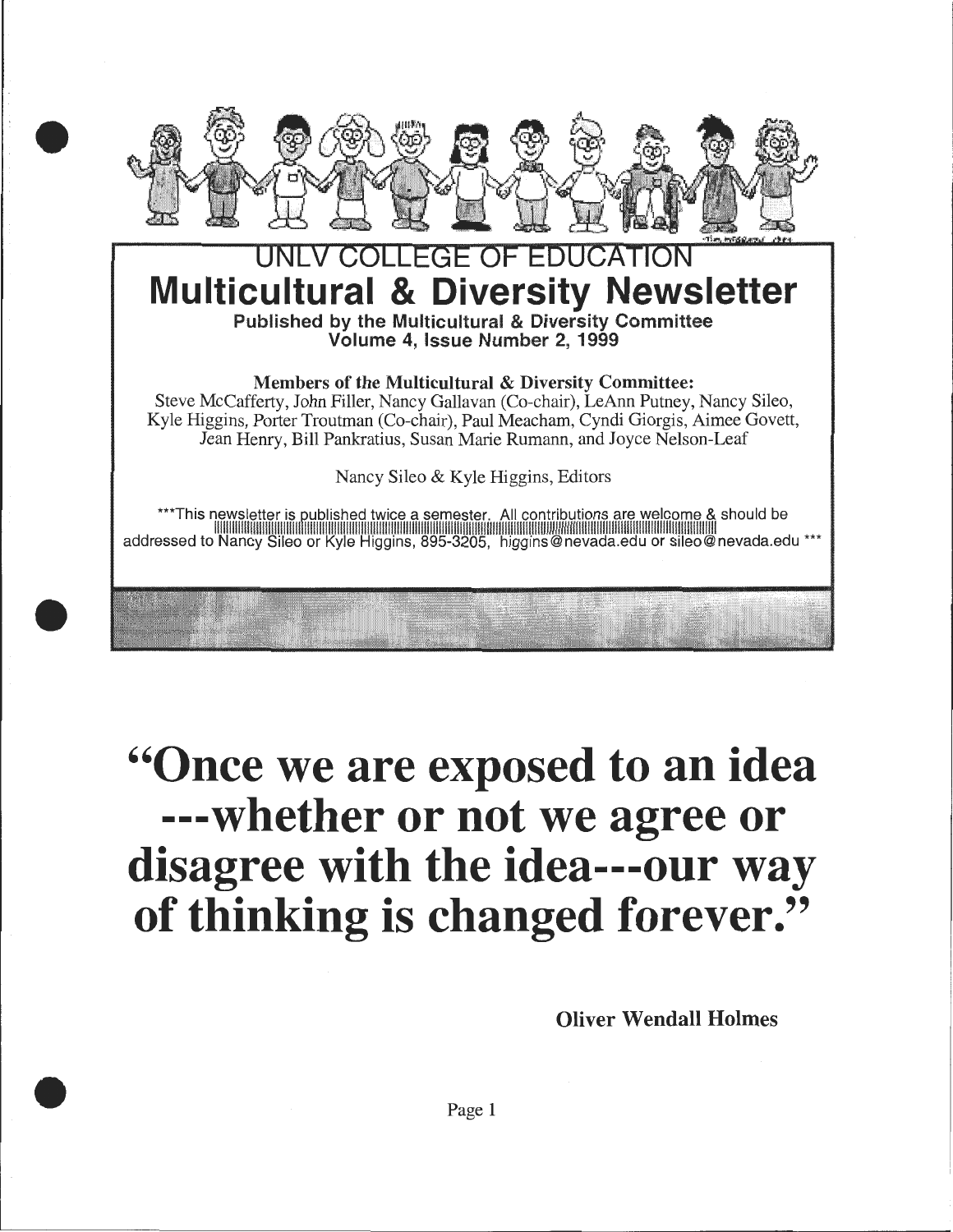#### **INVITED GUEST COLUMN**

## **BETWEEN THE CULTURES: SNAPSHOTS OF MY LIFE IN THE USA**

by Martina Nieswandt

#### Moving to the USA.

•

•

•

When I told my family and friends in Germany about my final decision to leave Germany and move permanently to the USA, their initial reaction varied between sadness, skepticism, astonishment and pure disbelief. Later, they had more questions about whether I really had thought about this decision, whether I knew what kind of a change this would mean, how I would be able to deal with the new culture (language was not a problem as everybody knew), how I could give up the security and social benefits of Germany for insecunty and fewer social benefits, whether I would appreciate living in a democracy with not really distinct political parties, in a country with such a high crime rate, with racial problems and so on. Only a few talked about some benefits like finding a job as a professor in my field - (in Germany I would have trouble finding such a position), the mixture of cultures, the freedom, the openness of the countryside, etc. We talked about how difficult it will be to find new friends; to get integrated into the culture; how much I have to learn in everyday life like where to get my muesli for breakfast, where to get good cheese ,wine and bread, locating a good hair stylist. We discussed the stress of learning to understand everyday things like filling out a form to get your driver's license, getting a credit card, opening a bank account, which health msurance to get, and so on, and so on. I was very optimistic that I would manage all these things. If not alone, then with the help of my US-American partner. And I survive pretty well! Still, there are a lot of things I do not completely understand because they are different from what I was used to.

#### How are you doing?

One of these things is the phrase: "How<br>are you doing?", "Wie geht es dir?" would be are you doing?, wie geht es dir?: would be  $(SNAPSHOTS OF MY$  LIFE IN THE USA the phrase in German. It took a while before I continued on Page 3. Column 1) the phrase in German. It took a while before 1 continued on Page 3, Column 1) realized that most Germans do not use this

anymore and if they do, then they want an honest answer. I was used to an honest answer. But most people here in the U.S. don't want to hear that I am feeling really good because my article just got published or I am in a bad mood because I didn't sleep well last night. I still feel strange when I answer this question with "great" or "I am fine" and then ask right away: "How are you doing?" Or shall I ask right away rather than say "Hello" or "HI". My students looked strange and puzzled in the first class meetings when I came into class and said "Hello everybody" or "Hi folks, I hope you had a good weekend. Wasn't the weather great?" Now they are used to it and some even give feedback.

I get the impression that feelings are only allowed to be expressed in the public when they are not disturbing, bad or make the other person uncomfortable. Of course, the person at the checkout in the supermarket does not want to hear how I really feel. I do not want to know her feelings either. Why, then, do they ask this question instead of just saying: Hello!?

"How are you doing?" is just a hollow phrase. But there are other things which make me realize that I am in another culture, in a culture which is not mine. Everybody can do and be what s/he wants to be. What a dream! The American dream? I grew up with the idea that I have to work hard to get a good position, that nothing will be handed to me on a plate. School is a tough and hard time but will provide you with a degree, a qualification which opens certain doors that lead to a career you deserve based on your degree; not necessarily on your talents or real qualification. Schooling qualifies but also tracks and integrates you into and/or reinforces a certain social class. Social movement is only possible within your social class and the "top brass" (in politics and business) do what they want. Sometimes, one has the following feeling, living in Germany: "How can I change anything?"

What a different view here in the USA. Little kids not only dream of being a movie star, a star athlete or the future president of the USA, their teachers, parents, and other adults encourage their dreams. Students are told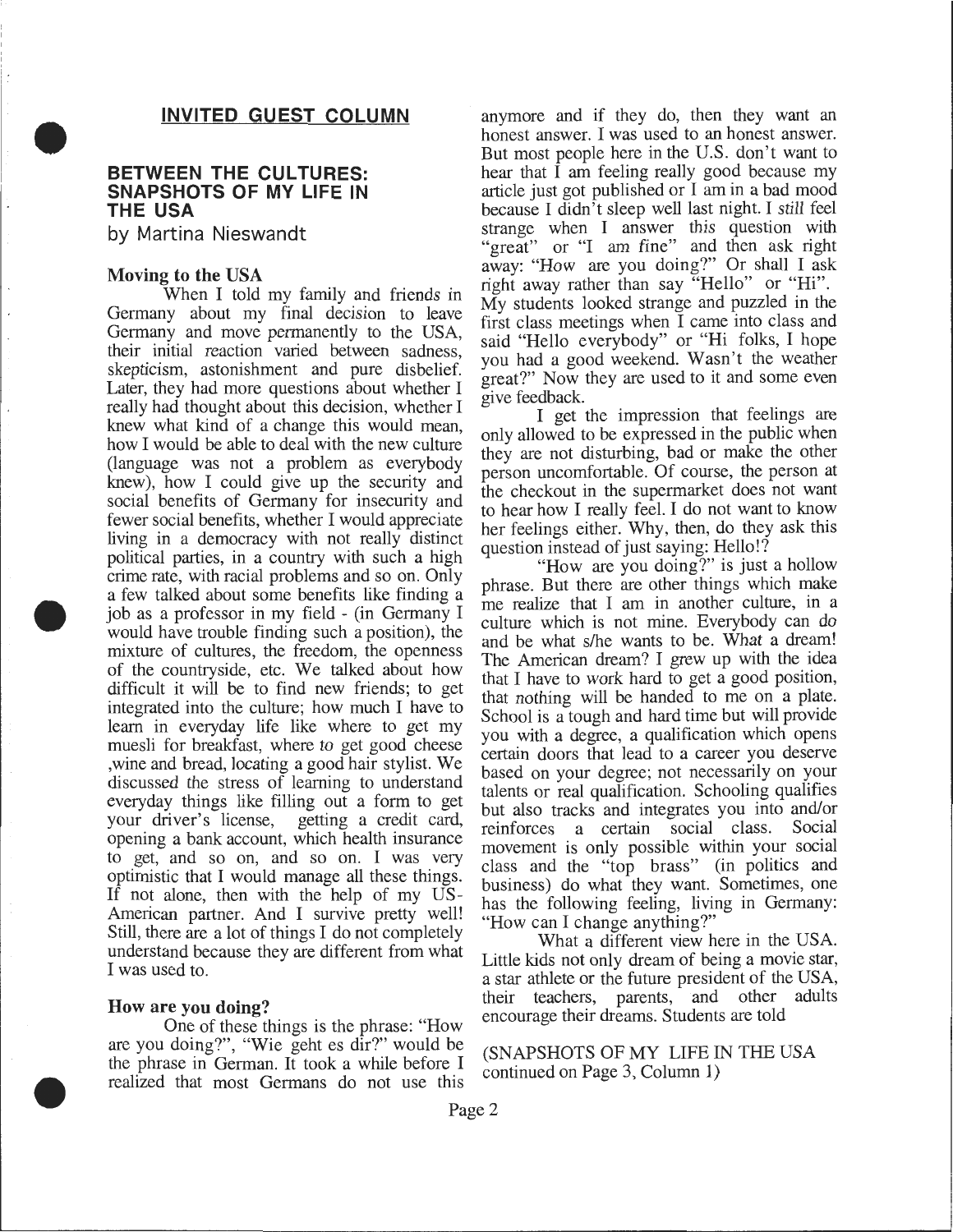#### (SNAPSHOTS OF MY LIFE IN THE USA continued from Page 2, Column 2)

nothing about social barriers or, perhaps, that they do not have enough talent to sing or act. Strange! Do my students expect that I tell them they all will be good teachers, and that they can and should tell their students that they can be everything they want? I can not! This is too much. I do not see that everybody has the same chances, the same opportunities. But what to say? I like this dream but should we not be more realistic and teach this to our children? U.S. students did not do well in math and science as the Third International Mathematics and Science Study (TIMSS) recently showed. Neither did the German students. But when you look at the results of the survey questionnaires of selfconcept and self-confidence, the U.S. students felt much more confident about their math and science results than Germans. I do not understand this. This is not part of myself. Will this ever be part of me?

#### **Discrimination?**

•

•

•

I talked with friends in Germany before I left the country about discrimination and how I will feel and act when I am living with all these different races and ethnic groups. But we never anticipated that I might feel discriminated against. Me? A white, highly-educated woman with a good academic position? I know and have experienced a lot of gender discrimination but I never thought about getting discriminated against because I am German. There might be some irritation because of my accent or that I use words which are not appropriate in everyday English. But why should somebody discriminate against me because I am not an U.S.- American? I don't belong to a minority. Or do I? Yes, although I am white and highlyeducated, I am part of a minority which has to struggle with the dominant culture here in the USA. Or is it even worse here in Las Vegas?

Why am I confronted here at UNLV with some people's ignorance about those of us who come from another culture, who have a foreign accent, who sometimes use funny words, and who dress differently? Have I ever laughed when I hear a funny accent from a person from New Jersey, Texas or Wisconsin? Is this kind of daily discrimination a reaction based on fear of the foreign "other", of somebody who is different from oneself?

Before I came to the USA I was thinking how I might feel about the multiculturalism of this country. I was afraid of not using the right words, of not showing the appropriate behavior toward non-majority people. I didn't want to make anybody feel bad, and I didn't want to discriminate against them. Now, here in Las Vegas I feel pretty good with this mixture of cultures and languages around me. I am not afraid of the people who represent all these cultures. I am curious. I want to learn more about them. I realize that I am as I always was: Open for other people and their experiences, trying not to judge them before I know more about them, but to be tough and willing to fight when I see discrimination. Does this make me a member of a minority?

#### **A day in** class

The other day I came into my class and started talking in German. I talked about the topics we wanted to do today and gave the students a task. Of course, they did not understand me. Some were embarrassed when I called them by their names and asked why they didn't start with the work or why their neighbor was not in class today. Others started laughing. I can imagine that some thought I was "off my rocker", or didn't realize that I was talking in German with them. But soon they knew my objective. I wanted to show them how their future students who don't speak English might feel in a classroom in which the teacher only speaks English. We had a lively discussion about these students' feelings, fears, and problems and how best to integrate them into the classroom. I think most of my students learned something in this lesson. I hope they will be more open now for people from other countries and that they won't see them as persons with deficits merely because they are not fluent in English.

#### **Heidelberg and Muenchen**

Often people in the supermarket, the book shop, or the cafe ask where I am from. When I say Germany, I mostly get nice and

(SNAPSHOTS OF MY LIFE IN THE USA continued on Page 4, Column 1)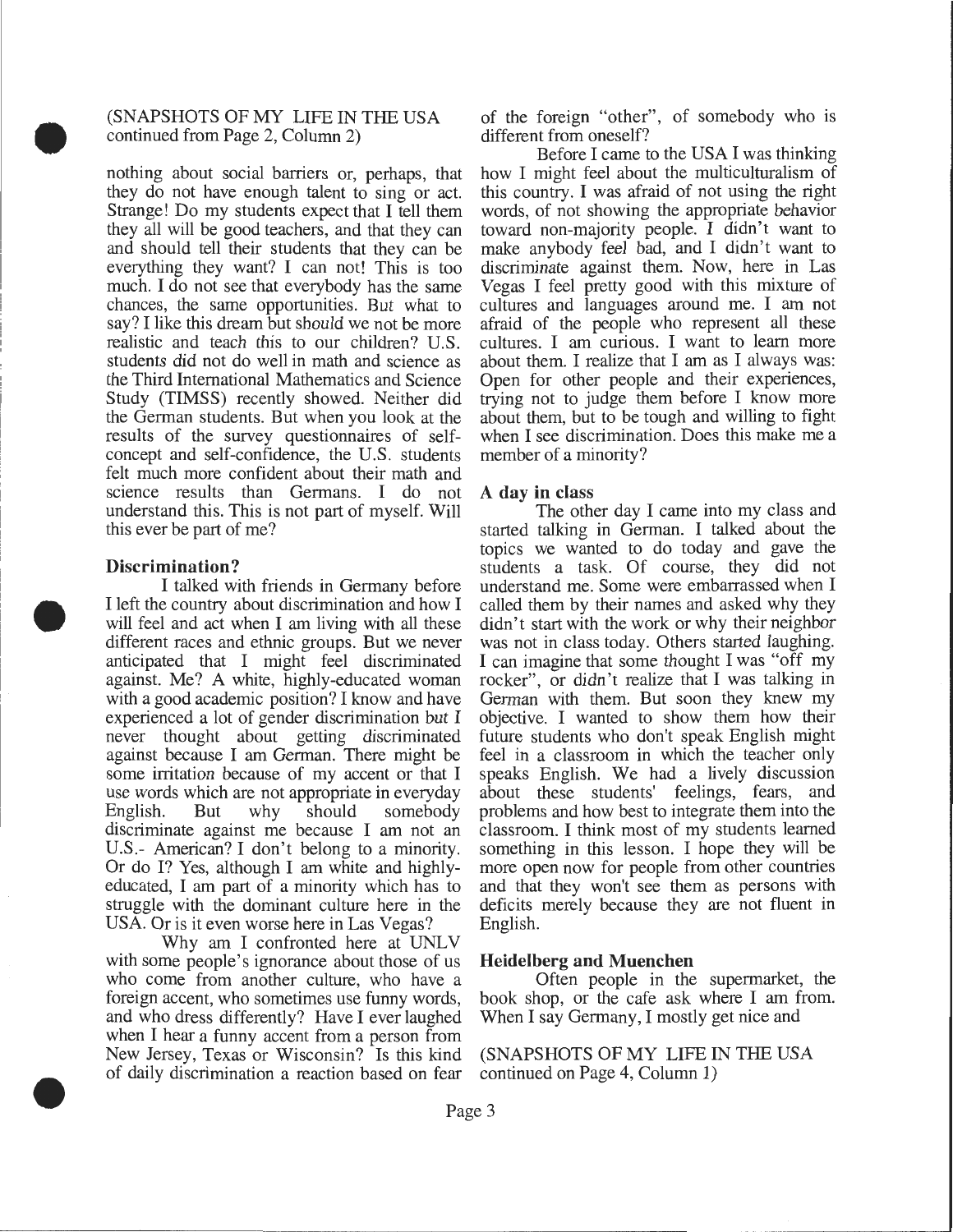#### (SNAPSHOTS OF MY LIFE IN THE USA continued from Page 3, Column 2)

•

•

•

warm responses: "I was in the military in Germany and lived in Giessen, Hanau, Heidelberg or . . . . Do you know Muenchen? Have you been in Berlin? Where are you from? My sister lives in Frankfurt, I wish I could visit her, etc." These kinds of friendly reactions make me feel welcome. I realize that more US-Americans than I thought have traveled in Germany and Europe. They know a bit about my country. I feel I want to talk more about the beauty of Germany, about its people, about life in a country which, as of ten years ago, is no longer divided into two parts, a country which has to struggle with a high unemployment rate. Germany also has more and more immigrants, a fact with which a lot of native-born Germans can not deal. Yet, this is too much to talk about with these strangers. But I appreciate their casual interest. I have friends with whom I can talk about all the other things and I then feel less lost in this new and strange country.

#### **NOTES FROM THE FIELD**

## **SEARCHING FOR ELSEWHERE** .

by Marilyn McKinney

We're so excited! For once, there will be a ready response to the proverbial "What did you do over your summer vacation?" question! Cyndi Giorgis and I along with thirteen other people from Tucson and Seattle are going to Malawi!

The logical next question might be, "Where IS Malawi?" And the follow-up question might be, "And why Malawi?"

Located in southern Africa, between Mozambique and Zambia, Malawi is one of the world's poorest countries with few natural resources. Yet from the reports we have received from Robert Kauffman, the music ethnocologist leading our team, and from other sources we've been reading, it is unlikely we will observe "any starvation or abject poverty."

welcoming country. In fact, it is called the "warm heart of Africa."

The major focus of our trip will be to build a Habitat for Humanity house in Mangochi over a ten day period. Since 1985, more than 4,000 houses have been completed by Habitat, providing shelter to approximately 17,500 people. There is an overwhelming need<br>for permanent housing in Malawi; for permanent approximately four out of every five families live in sub-standard housing with little hope of affording a decent home. The typical village hut is built of mud and daub and has dirt floors with thatched roofs, poor ventilation, and lacks natural lighting. During the rainy season, the houses crumble and leak.

We will be able to help build a different kind of home made of kiln-burnt clay bricks with a foundation made from large stones or brick, a cement floor, glass windows, air vents for good ventilation and a cement tile roof. The 3-room house will have a separate latrine and costs \$650 to build; owners repay their loans at \$5-\$6 per month. It sounds like a fantastic learning experience! The story of Elizabeth Galu's new home in Malawi can be found at: *http://www.habitat.org/intl/malawi.html .* 

In addition to the 10 days of homebuilding, we will also be able to travel to Lilongwe, the capitol of Malawi, and hopefully partake in other activities such as hiking, a trip to the beach of Lake Malawi and a visit to Malawi Children's Village. Following the construction project, we will fly to Zimbabwe where we will visit Harare and The Great Zimbabwe Ruins. There we will hear local choirs and traditional musicians as well as visit sculpture and craft centers. Finally, we will travel to Victoria Falls and the Hwange Game Reserve.

Our trip is scheduled for July 9-29 and needless to say, we are looking forward to it with great anticipation. In the next few months, we hope to begin communicate by e-mail with other team members to develop rapport and establish plans for ways we can bring together our various talents and skills. We thank Nancy Sileo and Kyle Higgins for inviting us to share

#### (SEARCHING FOR ELSEWHERE continued on Page 5, Column 1)

(SEARCHING FOR ELSEWHERE continued from Page 4, Column 2)

Malawi is characterized as a warm and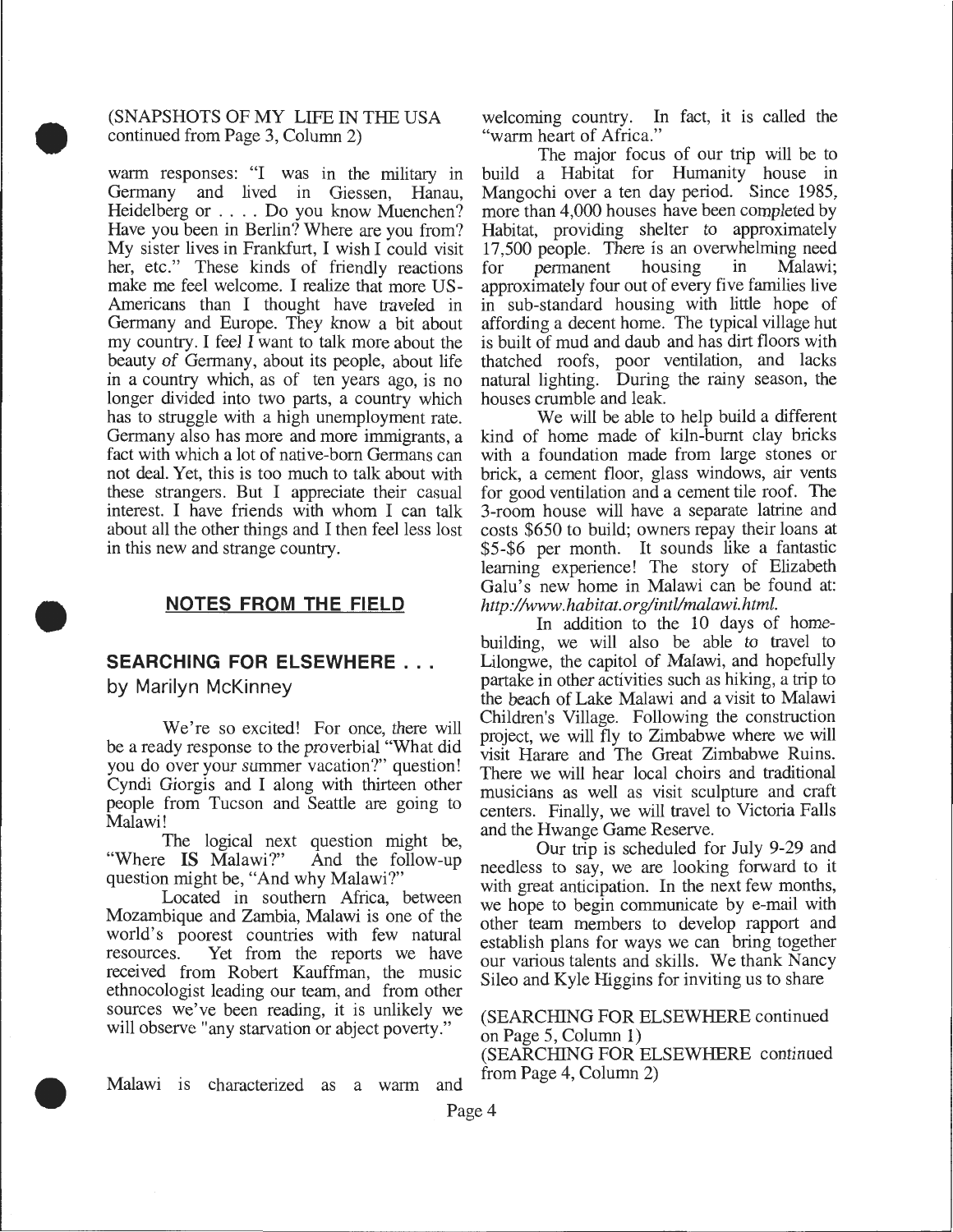beginning thoughts about this exciting

•

•

•

adventure, and we plan to provide "a full report" upon our return. In the meantime, we welcome any suggestions for projects you would like to see us try to develop and/or any advice.

#### **SPECIAL GUEST COLUMN**

## **HEALTH CARE FOR THE HOMELESS**  by Patricia Markos and Daniel Allen

Homelessness is a growing problem in the United States, with recent epidemiological studies indicating that as many as 1 million individuals are homeless on any given night (Interagency Council on the Homeless, 1991). In, 1998, there were over 18,000 people who were homeless in Las Vegas (Continuum of Care Homelessness Assistance Grant, 19998). Primary causes of homelessness are family problems (42%) and job loss (40.8%) (Clark, Williams, Percy, & Kim, 1995). Homelessness is associated with staggering increases in physical and mental disorders (Breakey et al., 1989; Moxley & Freddolino, 1991; Kales, Barone, Bixler, Miljkovic, & Kales, 1995). While the closing of long-term care psychiatrist facilities has contributed to the number of people who are homeless and mentally ill (Markos, submitted), longitudinal studies indicate that homelessness is associated with development of psychiatric and medical disorders in previously healthy people (Winkleby & White, 1992). Increased incidence of severity of medical and mental disorders is partially accounted for by limited access to basic health services (Manderscheid & Rosenstein, 1992).

Presently, many people who are homeless seek medical and mental health services in hospital emergency rooms because they do not have access to basic medical and mental health care (primary care). Due to lack of primary care, conditions that are relatively minor (e.g., minor infection, adjustment problems) or that are easily treated (e.g., diabetes, depression) become acute conditions requiring emergency room care. Delivery of

health care services on primarily an emergency basis has negative consequences including: 1) Poorer health for individuals who are homeless; 2) Inability for local hospitals to provide emergency care because of overflowing emergency rooms; and 3) Increased health care costs for the community at large.

To address these problems, Daniel Allen, Ph.D., Department of Psychology and Patricia Markos, Ph.D., Department of Counseling, acquired an Applied Research Initiative grant to establish a Homelessness Treatment and Research Center (HTRC) in Las Vegas on the ground of the Mobilized Assistance and Shelter for the Homeless (MASH) Village. MASH Village provided services to approximately 9.000 individuals last year, or half of the people who are homeless in the Las Vegas area, making it an ideal location for the HTRC. In order to evaluate the impact of primary care services on health utilization patterns of people who are homeless, two basic components are necessary. The first component is to provide access to basic medical car establishing a primary care clime. The clinic will provide a continuum of primary medical and mental health care services. The second component requires the initiation of an active health services research program responsible for: 1) developing and conducting interview of people who are homeless who seek services at MASH Village and who receive treatment at the primary care clinic, and. 2) evaluating the economic impact of accessible primary care on local hospitals. .

This project creates new partnerships for UNLV with MASH Village, Lake Mead Hospital, The Department of Veterans Affairs, and the University Medical Center. Establishing the HTRC also provides opportunities for partnerships with the 35 agencies located at MASH Village (e.g., Center for Independent Living, Nevada Legal Services, Semor Services, Job Corps). As another

#### (HEALTH CARE FOR THE HOMELESS continued on Page 6, Column 1) (HEALTH CARE FOR THE HOMELESS continued from Page 5, Column 2)

benefit, the HTRC will serve as a training site for UNLV undergraduate and graduate students in Psychology and Counseling as well as several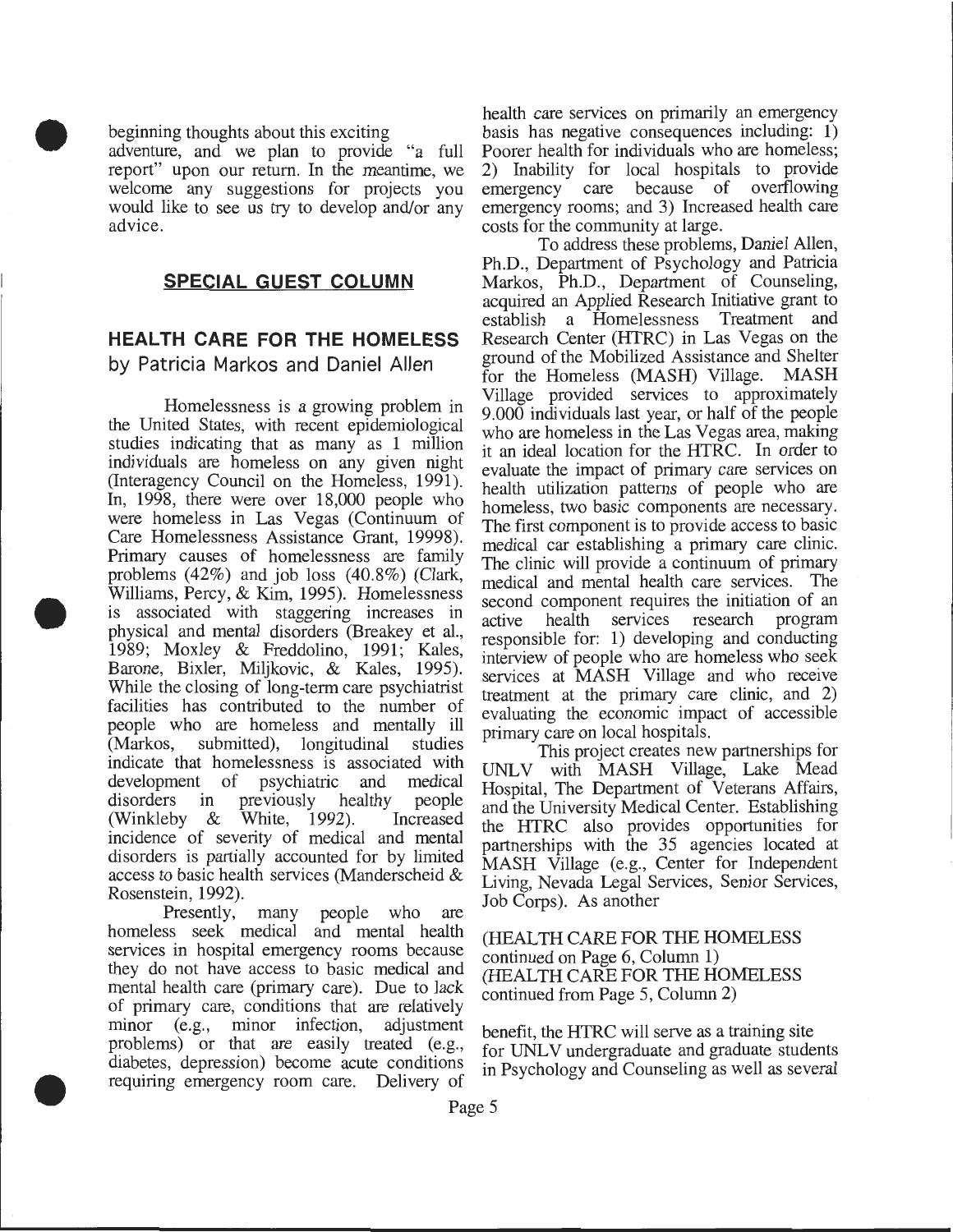other departments on campus (e.g., Health Education, Nursing).

. Poor access to primary health care services for people who are homeless is a national problem that has not been adequately addressed. The HTRC is the first step in The HTRC is the first step in addressing theses issues and its intent is to become a national leader in the area of health care for people who are homeless.

#### References

•

•

•

Breakey, W. R., Fischer, P. J., Kramer, M., Nestadt, G., Raomanoski, A, J., Ross., Royall., R. M. & Stine, 0. C. (1989). Health and mental health problems of homeless men<br>and women in Baltimore. Journal of the and women in Baltimore. *Journal of the American Medical Association, 262,* 1357.

Clarke, P. N., Williams, C. A., Percy, M. A, & Kim, Y. S. (1995). Health and life problems of homeless men and women in the southeast. *Journal of Community Health Nursing, 12,* 101-110.

Continuum of Care Homelessness Assistance Grant (1996). *A collaborative grant*  appli~ation *submitted to the Department of Housing and Urban Development, City of Las* Vegas, City of Henderson, NV.

Interagency Council on the Homeless<br>(1991). The 1990 annual report of the ~1991). *The 1990 annual report of the interagency* Available from the author, 451 Seventh Street, S. W., Room 7274, Washington, D. C, 20410

Kales, J. P., Barone, M. A, Bixler, E. 0. Miljkovic, M. M., & Kales, J. D. (1995): Mental illness and substance use among sheltered homeless persons in lower-density population areas. *Psychiatric Service*, 46, 592-595.  $595.$ 

Manderscheid, R. W., & Rosenstein, M. J. (1992). Homeless persons wit mental illness and alcohol and other drug abuse: Current research, policy and prospects. *Social and community Psychiatry, 5,* 273-278.

Markos, P. A (submitted). *Perceptions and need of people who are homeless and mentally* ill.

Moxley, D. P., & Freddolino, P. P.  $(1991)$ . Needs of homeless people coping with psychiatric problems. *Health and Social Work*, *16,* 19-26.

## **NEGOTIATING AND PROMOTING LANGUAGE AND CULTURAL UNDERSTANDINGS**

by María G. Ramírez

Understanding what ESL students say can at times be difficult to decipher. While the words and speech are clearly English, the statements are not always recognized as English. Teachers are baffled and confused as ESL students move from a beginning level of proficiency in English, with few or little errors, to an intermediate level where they begin to make what appear to be more errors in spoken and written English. Actually, the transition from memorized language, typical of beginning proficiency, to creative use of the language, an intermediate characteristic, will produce more language errors, as well as language usage patterns atypical of native English speakers. The atypical language utterances can be attributed to a carry over from the first language, while the higher frequency of language errors, characteristic of the intermediate level speaker, is part of normal language progression, not unlike the language development of native English speakers, as their understanding of the rules of language expands, and they begin to over apply language generalizations.

The classroom teacher needs to understand the basis of language misuse among second language students and recognize the meaning of their utterances, in order to know how to respond and adjust the instruction to facilitate the next level of language development. Failure to acknowledge the developmental stages of an ESL student's oral

(NEGOTIATING AND PROMOTING continued on Page 7, Column 1)

(NEGOTIATING AND PROMOTING continued from Page 6, Column 2)

language acquisition can impede the natural development of the language. If the teacher corrects each error the students make, the students may develop sufficient mistrust of their language knowledge to stop speaking or revert to speaking in their first language. Instead, the teacher must recognize the errors as natural to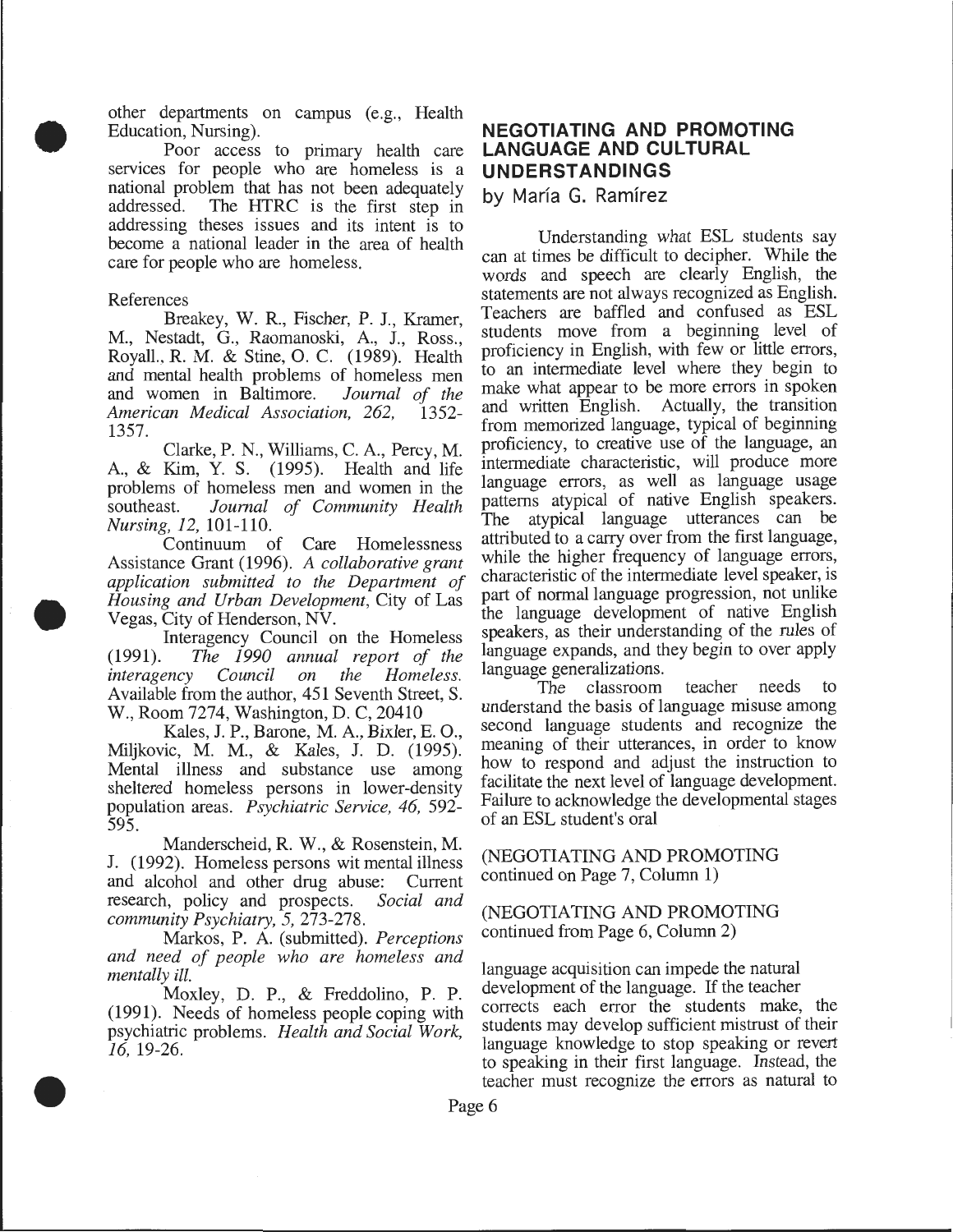the development of language, in order to establish a teaching-learning context that permits the students to move beyond their current level of oral language development.

•

•

•

To further complicate the teachinglearning context, the teacher must be ever mindful of the cultural understandings ESL students must develop related to the English language, while recognizing and accepting the cultural misunderstandings arising from limited social knowledge. In other words, bilingual and ESL teachers must be ever vigil to provide second language students with experiences that help develop their linguistic knowledge, along with their social understanding. Most bilingual and ESL programs are designed to provide second language students with access to the core curriculum and, at the same time, develop the students' English language. Unfortunately, these efforts often segregate ESL students from native English speaking students, creating what some might call a separate but equal context for teaching and learning English. The segregated classrooms are neither separate, nor equal. Access to the core curriculum requires more than textbook knowledge. Second language students need to learn to negotiate the language environments of not only second language students but also mainstream English speaking students. The understandings that each group needs of the other are vital for establishing both the academic and social foundations that will lead to cultural understandings.

Cultural understandings do not develop absent language. Cultural understandings develop as part of language, but they also develop within an interactive context that helps define the words and their meanings. Since language and culture are inextricably related, to segregate ESL students from mainstream classrooms is to handicap and marginalize those m most need of a supportive, interactive environment and prevent them not only from learning English but from developing the cultural understandings that will permit them to negotiate the new language, cultural arena.

Connecting cultural understanding to academic and social knowledge requires deliberate, explicit effort, as well as a conscious understanding of the complex and interrelated nature of language and culture. Recent events with the crash of EgyptAir flight 990 serve to

illustrate the importance of understanding how language and culture are inseparable and how not understanding their symbiotic relationship can lead to greater misunderstanding, breeding mistrust and further widening the cultural divide that keeps us from accepting and trusting one another.

## **SYNCHRONY**  by Steve McCafferty

In my last column I started a discussion of the importance of nonverbal elements of communication in understanding what people mean by what they "say" in face-to-face communication, mentioning that there is often the threat of miscommunicating cross-culturally at this level, something that happens in classrooms. I'd like to concentrate further on nonverbal communication, this time, focusing on one particular element.

One of the "hidden" dimensions of communication has to do with a phenomena that often gets glossed as "synchrony". As a concept this basically refers to both the mirroring of others and the timing of our movements, facial expression, and/or gaze to coincide with those of a conversational participant. For example, you might have noticed that people in the same family often reflect each other nonverbally or produce the same gesture at the same time when in conversation. I remember once being in a bus and looking down just in time to see three left arms with index fingers extended come shooting out to point at the same referent, two

(SYNCHRONY continued on Page 8, Column 1) (SYNCHRONY continued from Page 7, Column 2)

from the front seat and one from the back, all exactly at the same time.

Synchrony is important not only as a cultural and individual form of identity, it also can have real impact on how others perceive us in relation to themselves. Generally, if we see people who are in sync with one another nonverbally, our interpretation would be that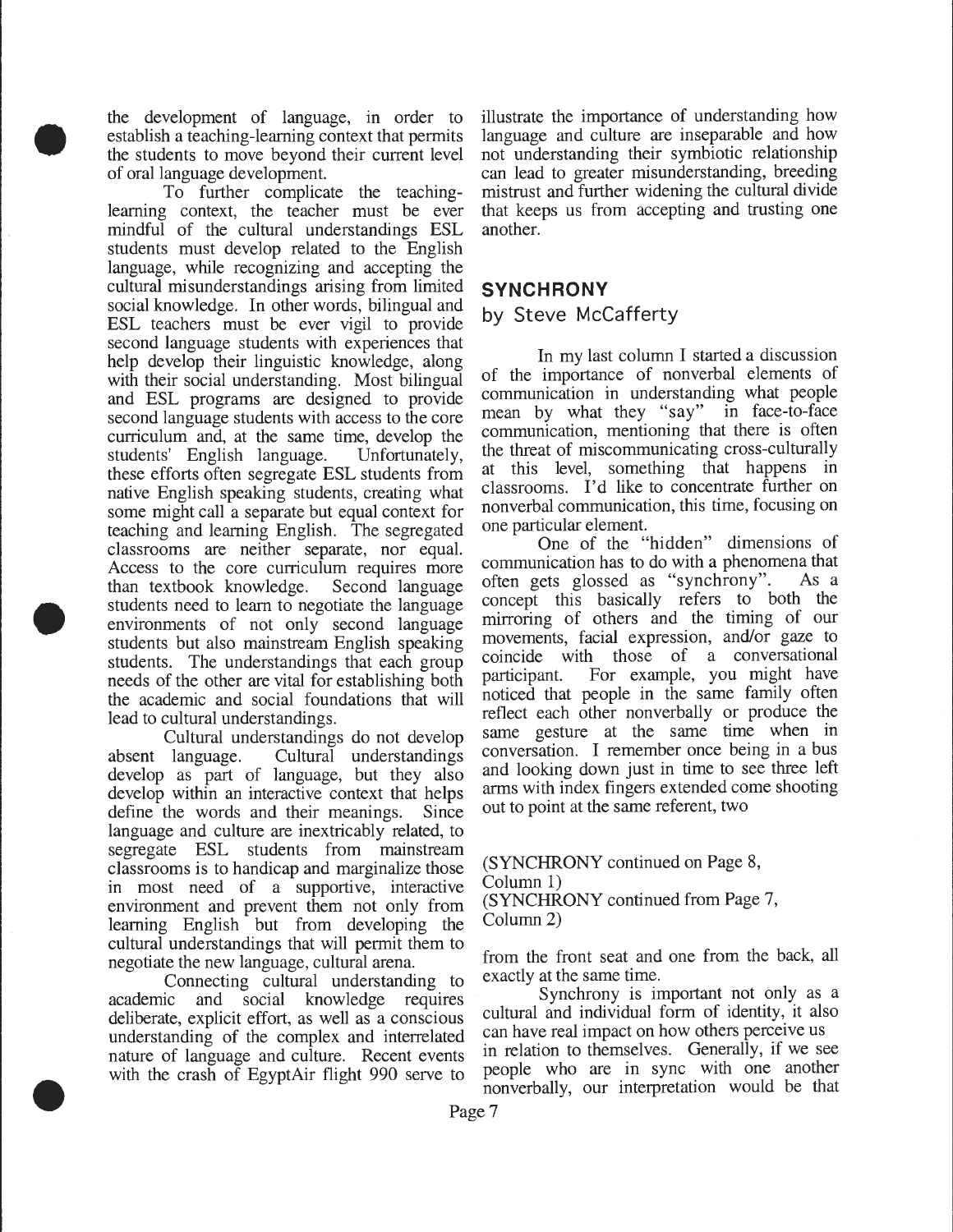there is a high level of involvement, that a bond of sorts must exist between them as in my example above. I doubt that this is conscious for the most part, although I'm told that people in sales are explicitly taught how to exploit this to their advantage. It would also seem likely that sensitive classroom teachers would become aware of this interactional feature as a part of working with individual students, and that they might use it to the student's advantage, that is, to accommodate students non verbally.

Indeed, students from diverse backgrounds may not respond to nonverbal behaviors by trying to synchronize with them if the teacher is not from their culture. It should be easy to see why this could happen as the facial expressions, gestures, etc. they encounter may not be familiar, as in the case of students from another country, or may even be quite opposed to what would be expected in the native culture. I think it important for teachers to accept the possibility that a lack of synchrony is not a hostile act in and of itself: there is no reason why a student cannot hang on to his or her own identity nonverbally, despite the fact that this does not lead to the kind of "harmony" teachers typically like to see .

The next time you are in a face-to-face conversation, try and track what happens between you and the other person(s) you are talking to. See if you don't end up crossing your legs in the same way that person does or if you don't end up making eye contact at the same time. I'm sure this experience will give you something to reflect on.

#### **WHY MULTICULTURAL LITERATURE- --OR ANY PIECE OF CHILDREN'S LITERATURE---IS NOT CUTE!**

by Cyndi Giorgis

Each semester begins like the last with the anticipation of sharing incredible examples of quality children's literature with my students. And then it happens! "This is such a cute book!" "The pictures are so cute." "What a cute story." All of which prompts me to try to explain why a children's book, if it is quality

literature, is anything but cute in relation to its text or illustrations.

Why is this such an issue for me? Maybe it is because over the past few years I have met a number of the authors and illustrators who create such extraordinary work in their powerful story lines or museum-quality artwork. Or else it may be because I have come to respect the types of issues that are portrayed in literature---issues such as homelessness, slavery, disabilities, racism, and alternative lifestyles, none of which could be considered "cute." It may also relate to what I see as my role as a teacher educator and reader by informing my students of the personal connections they and their students can make to literature when it is not reduced to "cuteness."

If the only value a book has is being "cute" then it probably has little place in supporting the curriculum. I tell my students repeatedly that "cute cannot be your curriculum." Of course there are cute books that are read for pure enjoyment and that is their primary purpose but these books do not push a reader in their thoughts about themselves and the world around them. I want students to think on deeper levels rather than through superficial responses in discussing literature. And in doing so, I ban the word cute from my classroom in order for them to move beyond initial reactions in order to think about whether this book has a place in their own reading memory and in their classrooms.

Several years ago at a conference, I was standing in line to have Allen Say autograph my

(WHY MULTICULTURAL LITERATURE continued on Page 9, Column 1) (WHY MULTICULTURAL LITERATURE continued from Page 8, Column 2)

copy of his Caldecott Award winning, *Grandfather's Journey. Grandfather's Journey* is a compelling reminiscence of Say's grandfather's life in America and Japan. This poignant cross-cultural experience conveys the grandfather's love for his two countries and his longing for one place when he is in the other. As Say autographed the books he also drew a small pen-and-ink sketch of his grandfather. The teacher whose book Say was autographing at the moment remarked, "Oh what a cute



•

•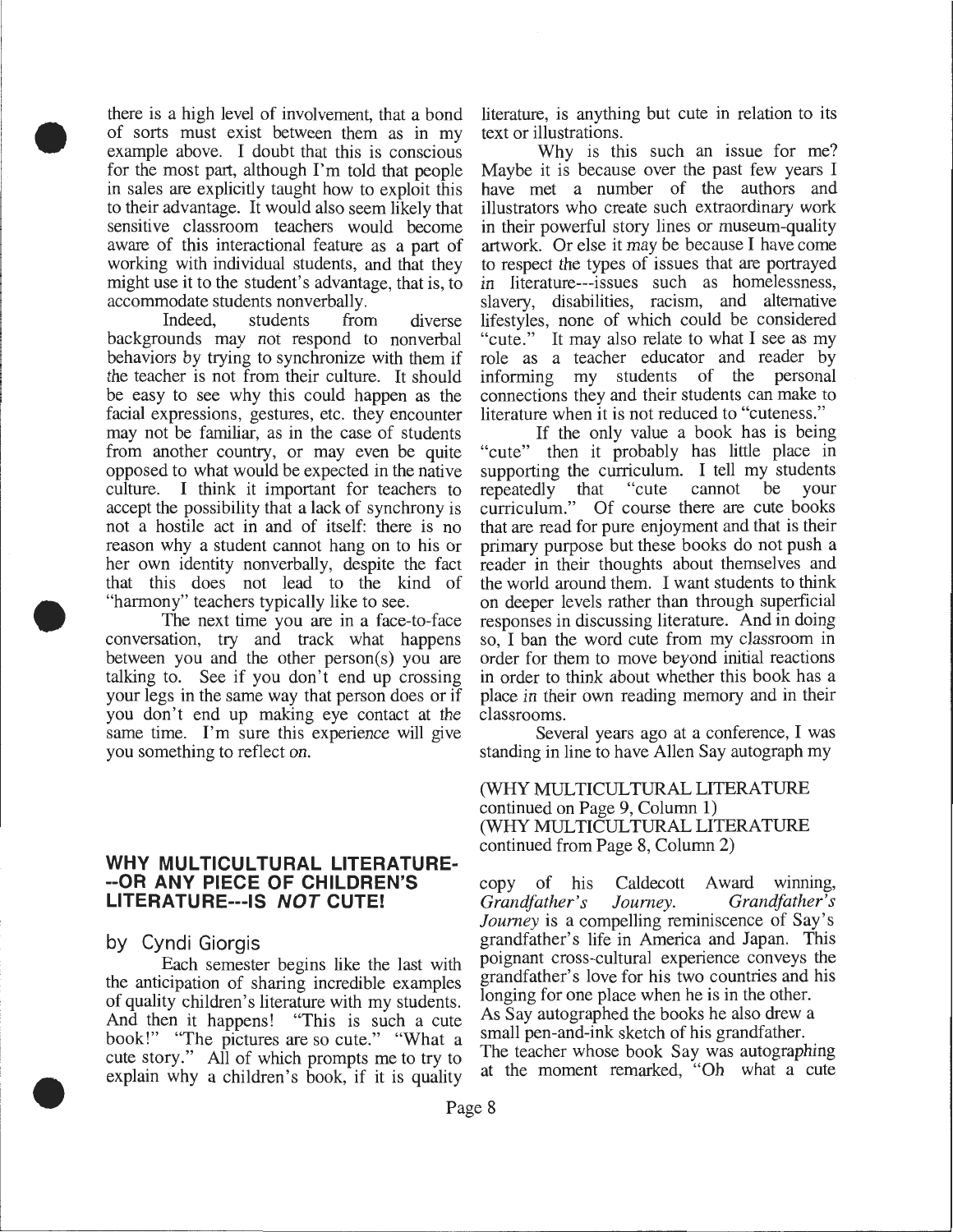picture." Say immediately froze, looked up at the teacher, and clearly stated, "My artwork is NOT cute." I doubt the teacher ever referred to Say's work in that way again. But she needed to be told that just as my students need to be told that children's book illustrations are not cute. I have rarely heard the art of Monet, Picasso, Renoir, or Van Gogh referred to as cute, so why would the exquisite paintings being published in literature today be called cute. Is it because this art appears in a book whose primary audience is children or is it because it has not obtained the respect of a Monet mainly because the readers are not knowledgeable about the style and technique used by the artists.

•

•

•

Author and illustrator Rosemary Wells whose Max and Ruby characters may elicit the "cute" remark feels that the term is demeaning. In a recent *Book Links* article Wells shares the painstaking process of creating her illustrations to the extent that she rejected twenty of her completed paintings until she believed one of her attempts conveyed the loving relationship between mother and child. Wells, like many artists and writers, is a perfectionist who believes that children deserve the best we can give them. She also feels that a book is forever and thus desires to create meaningful stories through both text and illustration.

So how can we encourage our students to become more aware of the value of children's and young adult literature beyond their "cuteness." First, we can become knowledgeable ourselves about the styles and techniques used by children's book illustrators. There are a number of resources out there to assist us and each semester I do at least one class session on visual literacy as well as a course in the summer. We can also encourage students to expand their vocabulary in discussing and describing a book. Is the story diverse, intense, touching, enchanting, accessible, or sensitive? Is the writing style lyrical, humorous, introspective, poignant, or mesmerizing? Are the illustrations executed in oils, acrylics, collage, scratchboard, gouache, or watercolors? Could they be described as whimsical, crisp, expressive, serene, or realistic? Has the illustrator used autumnal coloring, jewel tones, or judicious use of light? And what is the story truly about? Sibling rivalry or two bunnies? Need for acceptance in a diverse

society or hair styles? It all comes down to the *purpose* of why we share literature with our students.

So, the next time you hear the word "cute," I hope that you will take the time to inform the reader that literature is rarely cute, but is more, as Joseph Bruchac stated, "A way to keep us joined at the heart through a bridge of sharing and understanding."

#### References:

Say, A. (1993). *Grandfather's journey.*  Boston: Houghton Mifflin. 32 pp. ISBN 0- 395-57035-2.

Wells, R. (1998). Creating Yoko. *Book Links,* 8(1), pp. 23-25.

#### **TODOS LOS NINOS TIENEN MERECIDO EDUCADORES CONSCIENTES Y ESTUDIOSOS**

## by Susan Marie Rumann and Nancy Sileo

Typically, infants, toddlers, and young children with disabilities are categorized as having developmental delays or as being at-risk for developmental delays. Generally population parameters for this group are recorded as noncategorical until the child is approximately eight years of age. However, in most cases the category of developmental delays is inclusive of

#### (TODOS LOS NINOS continued on Page 10, Column 1)

(TODOS LOS NINOS continued from Page 9, Column 2)

all disability categories listed in the Act. In Nevada, infants, toddlers, and young children with disabilities are identified as having or being at-risk for developmental delays. This includes disability categories typically associated with low incidence disabilities. (Hanson & Lynch, 1995).

A single categorical early childhood special education teaching credential is awarded to those eligible to provide services to infants, toddlers, and young children with disabilities, in Nevada. This credential does not currently require specific course work or experience in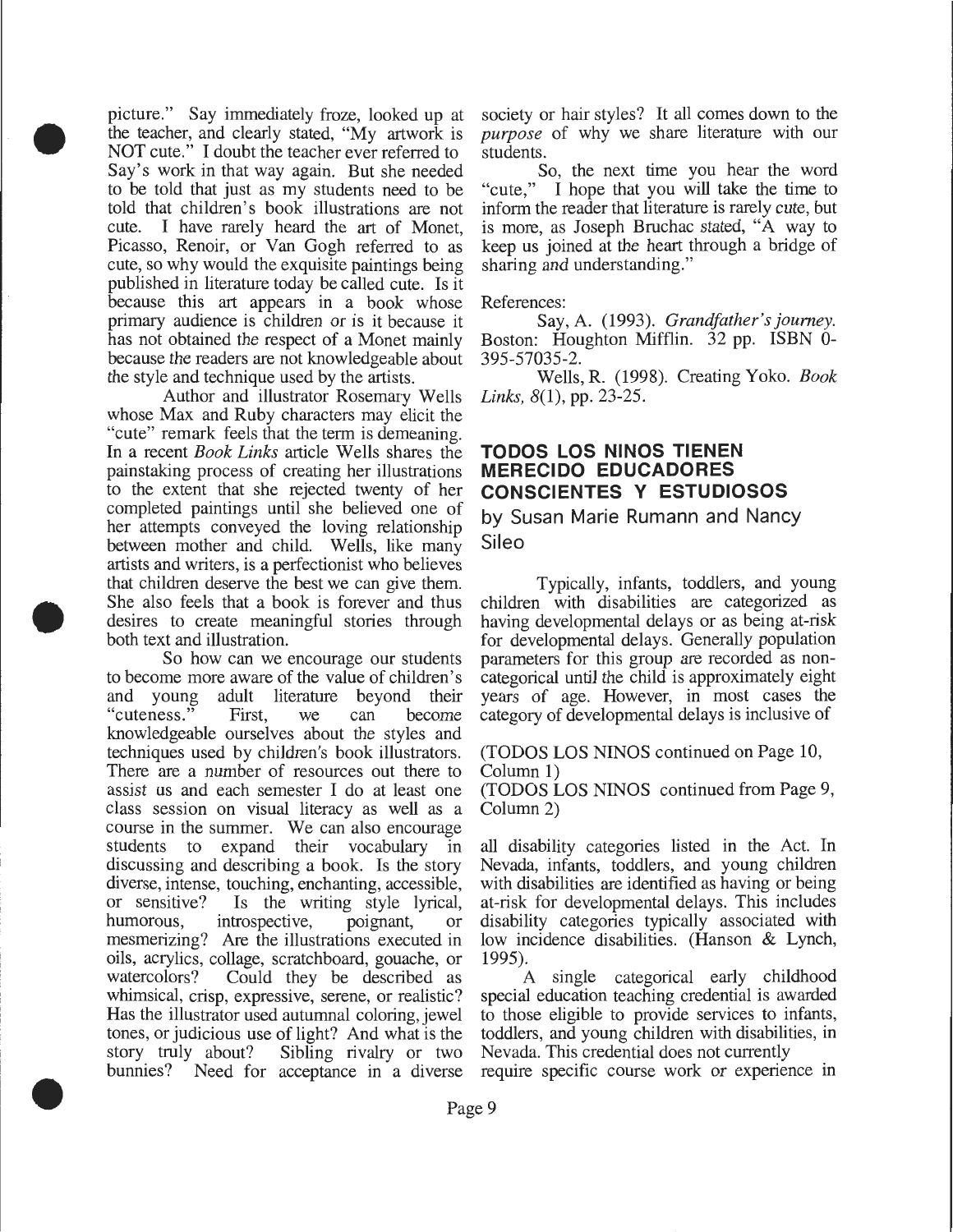low incidence disabilities or bilingual education. The preparation of early childhood professionals whose areas of expertise include low incidence disabilities and bilingual education would serve to strengthen services that are being provided to infants, toddlers, and young children with disabilities.

•

•

•

Nationwide there exists an extreme shortage of professionals trained to work with infants, toddlers, and young children with disabilities in the natural environment. Even at the most basic level (i.e. # of licensed early childhood special educators) there continue to be shortages. For example, in the *1997 Nineteenth Annual Report to Congress on the Implementation of the Education of the Handicapped Act* (U.S. Department of Education), 27,000 service providers for infantstoddlers (birth to age three) and teachers of young children (age three to age eight) with disabilities were needed in 1995-1996. A year later the *Twentieth Annual Report to Congress*  reported that 32,000 service providers for infants and toddlers (birth to age three) and teachers of young children (age three to age eight) with disabilities were needed. In addition, approximately 50% of early childhood special education positions were either unfilled or filled by under-qualified personnel during the 1996- 1997 academic year.

In Nevada the need for trained early childhood bilingual service providers for infants, toddlers, and young children with disabilities (Parts B and C respectively), specifically those who are traditionally identified under Part B as having low incidence disabilities, is particularly acute. Nevada has the fastest growing population in the nation. Between 1988 (Pop. 1,096,130) and 1998 (Pop. 1,852,650) the population of Nevada increased by approximately 760,000. Las Vegas, NV and Clark County are the fastest growing area within the State. Between 1988 (Pop. 661,690) and 1998 (Pop. 1,255,200) the population of Clark County has nearly doubled (Center for Business and Economic Research, UNLV, 1999). Residents of Clark County represent approximately 70% of the population of Nevada and are served by one school district, the Clark County School District (CCSD) and by two local Part C providers.

CCSD is the 8th largest school district

in the country. CCSD has 203,777 students, 11,860 teachers, and covers an area of 7,190 sq. miles. The district has 1,300 special education teachers, 5 of which are bilingual endorsed, and 163 teachers working specifically with early childhood. The student program placement identifies 20,574 students with disabilities, approximately 10% of the district, and 1189 students with disabilities were identified as limited English proficient. CCSD continues to be one of the fastest growing school districts in the nation. Since 1994, more than 54 new schools have been opened. This tremendous growth continues to challenge CCSD and its current educational models.

The *Nevada Administrative Code* (NAC,  $\#391.363[2]{b}$  and  $[2]{c}$  clearly defines "early childhood special education (birth to age eight)" as a program of instruction or a program in which services are provided for infants, toddlers, and young children with developmental delays or who are at-risk for developmental delays. CCSD and the local Part C providers serve the largest population of infants, toddlers, and young children with disabilities in the State of Nevada.

The population growth of infants, toddlers, and young children identified or at-risk for developmental delays is reflected in an increase in the number of young children with disabilities (three to age eight) in comparison to the growth of all students with disabilities in CCSD. In the past ten years the (a) population

(TODOS LOS NINOS continued on Page 11, Column 1)

(TODOS LOS NINOS continued from Page 10, Column 2)

of students with disabilities enrolled in programs in CCSD has increased 143%, (b) population of young children with disabilities has increased 150%, and (c) the population who are identified under part B as having low incidence disabilities has increased 78%.

In addition, the growth is reflected in the need for the at least one of the Part C provider's to have a "waiting list" for persons seeking services for infants and toddlers with suspected developmental delays or those who are at-risk for developmental delays. The typical "wait

time" for infants and toddlers identified as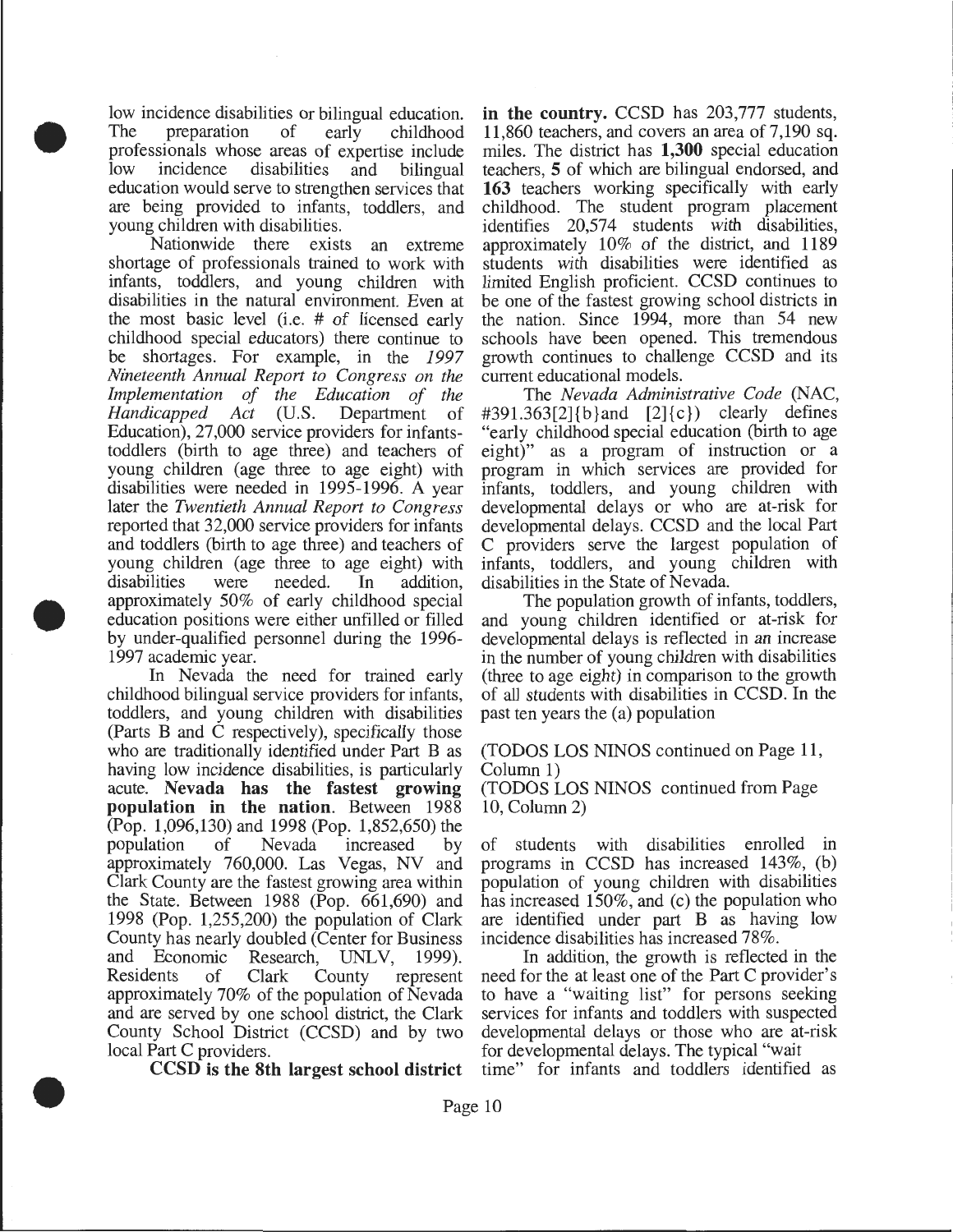being eligible for services to receive all of the necessary and appropriate services ranges from 30 days to six months.

•

•

•

The NAC (#388.605) defines "bilingual program of instruction" as a program of instruction for English language learners in which pupils are taught the English language and the content of other courses of study is taught using the pupils' primary language (see Appendix C). Locally CCSD bilingual education program serves children through a Transitional Bilingual Education program, kindergarten to third grade. Reputable studies by Baca and Cervantes (1998) have illustrated a continued shortage of qualified early childhood bilingual special educators to work with children so defined. CCSD serves the largest concentration of limited-English proficient students in the State of Nevada.

Since 1996, CCSD has experienced a 12% increase in the number of students identified as African American, a 26% increase in the number of students identified as Asian/Pacific Islander, a 29% increase in the number of students identified as Native American and a 36% increase in the number of students identified as Hispanic. Although these numbers do not reflect specific number of these students who do not speak English as a primary language, they do reflect the increasingly diverse population of children needing educational services.

CCSD and the local Part C providers deliver services to infants, toddlers, and young children with disabilities in Clark County. The local Part C providers also deliver services to infants and toddlers living in Lincoln and Nye counties. In rural Clark County (outside of the Las Vegas Metropolitan area) and in Lincoln and Nye Counties approximately 40% of the population speaks a primary language other than English. There is a dearth of qualified personnel in early childhood bilingual special education to provide services to these populations. There are no licensed early childhood special education personnel who are also endorsed in bilingual education, providing services in any of the rural communities such as Hidden Valley, Logandale, Mesquite, the Moapa Indian Reservation, or Pahrump.

Various experts in the field of language acquisition and bilingual education (see August & Hakuta, 1998; Thomas & Collier, 1997; Lee, 1996) elaborate on the need for qualified personnel to provide a cognitively, linguistically, and academically enriched environment for the academic success of students with limited English proficiency. At the Eleventh BUENO Summer Institute, Lily Wong Fillmore (1999) highlighted the concern amongst educators that<br>linguistically diverse children are linguistically disproportionately miscategorized as students with special needs.

Related to this concern, is the fact that<br>anecdotal information (the main most anecdotal information component in the evaluation) used in an infant's, toddler's, or young child's initial assessment for special services come from the child's parents. If the parent's language is not English, the accuracy of the information may be in question unless the evaluator is fluent in the parent's native language. Valdes (1996) native language. Valdes (1996) supports this concern by emphasizing the need to close the gap between professionals knowledge of cultural diversity and their use of appropriate skills with culturally diverse populations.

Clearly, improvements to practice are needed for infants, toddlers, and young children with disabilities living in Southern Nevada. Current Part B and Part C service providers, and preservice educators must receive appropriate training to: (a) work with populations whose primary language is not

(TODOS LOS NINOS continued on Page 12, Column 1)

(TODOS LOS NINOS continued from Page 11, Column 2)

English, (b) work with persons with low incidence disabilities among those identified as having developmental delays or those at-risk for developmental delays, and (c) adequately and appropriately assess infants, toddlers, and

young children thought to be at-risk for developmental delays and those already identified as having developmental delays. We must remember that conscientious and informed educators.

#### References

August, D. & Hakuta, K. (1998).<br> *Ating language-minority children. Educating language-minority children.*  Washington, D.C: National Academy Press.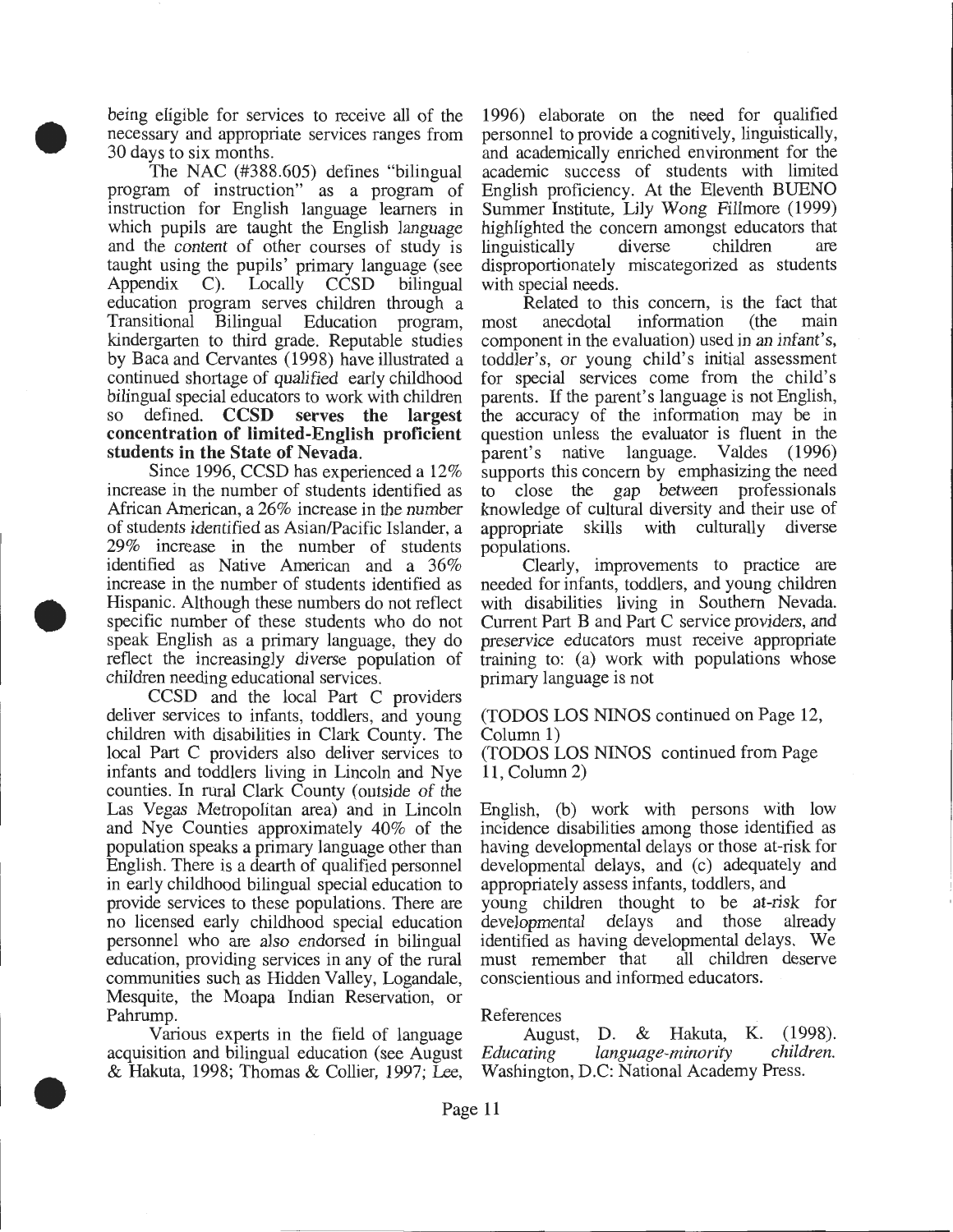Baca, L. M. & Cervantes, H. T. (1998). *The bilingual special education interface\_* (3rd. Ed.). New Jersey: Merrill Prentice Hall.

•

•

•

Center for Business and Economic Research UNLV (1999). Growth rates and *prospectus for Clark County.* Las Vegas, NV: Author.

Hanson, M. J. & Lynch, E. W. (1995). *Early interoention: Implementing child and family seroices for infants and toddlers who are at risk or disabled.* Austin, TX: Pro-Ed.

Lee, P. (1996). Cognitive development in bilingual children: A case for bilingual

instruction in early childhood education. *The Bilingual Education Journal, 20* (3&4), pp. 499-522.

Thomas, W. P. & Collier, V. (1997) *School effectiveness for language minority students. NCBE Resource Collection Series, No.*  Washington, DC: George Washington University.

United States Department of Education (1997). *Nineteen annual report to congress on the implementation of the individuals with disabilities act.* Washington, DC: Author.

United States Department of Education (1998). *Twentieth annual report to congress on the implementation of the individuals with disabilities act.* Washington, DC: Author.

Valdes, G. (1996). *Con respeto: Bridging the distance between culturally* 

*diverse families and schools.* New York: Teachers College Press.

Wong Fillmore, L. (1999). *When is Not Knowing English a Disability?* Presentation given at the 11th BUENO Summer Institute. Denver, Co.

## **PROMOTING EMOTIONAL HEALTH IN DIVERSE SCHOOL SETTINGS**

by Jean Henry

Emotional health is a critical component of wellness. The ability to cope with stress, manage change, assess one's values, conduct interpersonal interactions, and resolve conflict are aspects of emotional health. Emotionally healthy people are more likely to develop higher self-esteem. Self-esteem is a composite picture of perceived self-value, and is seen by some as

the most important variable in human development and maturation - the key to actualization of an individual's potential of an individual's potential (Nakamura, 1999). The reality is, not all students have equal opportunities to develop positive emotional health. Minorities often do not receive, or perceive, the same confirming messages that others receive within the educational system.

Abraham Maslow, Carl Rogers, Rudolf Dreikurs, Alfred Adler, and William Glasser all supported the theory that, given opportunity and appropriate encouragement, individuals will grow in positive ways. People have certain needs that must be met in order to reach their<br>full potential. Many minorities feel full potential. Many minorities disenfranchised from mainstream society and do not feel that these basic needs are being met.

Nakamura (1999) blended the works of humanistic theorists to develop a list of basic needs. Other researchers have discovered trends among U.S. minority populations that indicate that these basic needs are not being met. The following discussion focuses on applying these needs to students and our response as educators in multicultural settings.

#### (PROMOTING EMOTIONAL HEALTH continued on Page 13, Column 1) (PROMOTING EMOTIONAL HEALTH continued from Page 12, Column 2)

1. The need to be accepted and<br>to belong. Acceptance and belonging are Acceptance and belonging are essential elements in building self esteem. Often, minority students do not feel really accepted, but rather tolerated, by mainstream

society. Many children from the dominant culture come to school with preconceived negative attitudes toward people who are different from them (Lasker, 1970). To achieve their potential, all children need to feel that there is meaning to their existence in the classroom.

Research on school dropout indicates that a feeling of not belonging is one of the leading causes of dropping out of school.<br>McKay (1988) reported that Hispanic McKay (1988) reported that Hispanic Americans have the highest drop out rates and tend to leave school earlier than do blacks or whites. Seller (1989) reported particularly high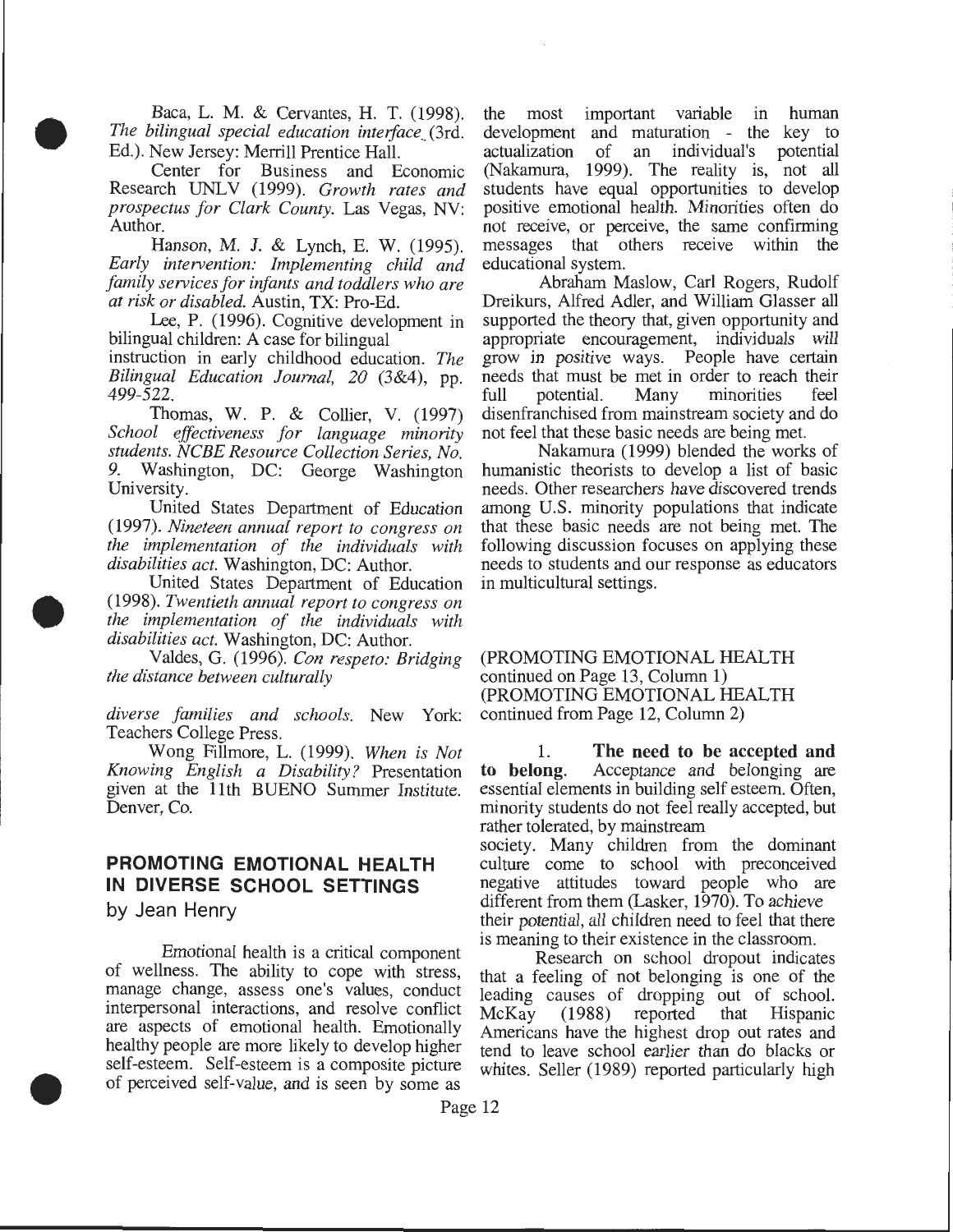dropout rates among Hispanic women and teenage mothers. How can we make sure these young people feel as though they belong? Sometimes it is as simple as treating all children the same. Sometimes it means structuring activities to truly honor and celebrate the different cultures represented in our classrooms. Acceptance is based on respect, affirmation, caring, empathy, fairness, sensitivity, and warmth. It means embracing each student because of who they are, not because of what they have done. It is something each and every student deserves.

•

•

•

2. **The need to feel significant.**  All people need to feel that they are important. They need to feel there is meaning and purpose to their existence in school, work, family and society (Nakamura, 1996). For some, the need to feel needed is more powerful than the need to live, and they find an escape in suicide. Suicide is the third leading cause of death in adolescents and young adults and the second leading cause of death for white males in this age group (McKenzie, Pinger, & Kotecki, 1999). Teens who feel alienated from family, school, or the community are more likely to abuse drugs, get pregnant or father a child, fail in school, commit vandalism, develop depression, or commit suicide (Wehlage, 1989).

It is essential that the curriculum in our schools reflect the diverse of our society and our particular student population. The inclusion of teaching materials with diverse perspectives and materials relevant to their culture or gender are particularly motivating to minority students. Learning about one's culture within the basic concepts of a discipline reinforces students' feelings of importance and significance (Love, 1985). Every student should be aware of people like themselves who have achieved success.<br>3. The need to feel capabl

3. **The need to feel capable or**  Most of us know that our environment can reinforce perceptions of self. If a student fears that he or she is incapable and their environment reinforces that view, they may eventually come to believe it. We begin to believe what we hear consistently. Most educators are familiar with the Rosenthal and Jacobson (1968) study that demonstrated that students may assume a role consistent with the treatment they are receiving from teachers, e.g. if a student is treated as though she is bright, she

will act in a way that supports that assumption. Unfortunately, some teachers expect less from certain students, often minorities, and these students do not achieve as much. Various studies have reported such things as minorities receiving less verbal praise, less useful information in response to incorrect answers, and less feedback, in general, on their performance and progress. Classroom treatment grounded in stereotypes and prejudices can adversely affect self-concept and promote feelings of inadequacy.

Teacher biases, district policies, and methods of "tracking" are a few among the many ways that minority students may be subjected to lowered expectations and reduced chances at feeling capable and competent. While the solutions are not all easy, they are critical. Teachers should hold the same expectations of success for all students - perhaps requiring some to revisit their definition of success and their understanding of minority cultures.

4. **The need to feel safe.** Fear can paralyze, both physically and emotionally. To feel safe requires evidence within our surroundings as well as a sense of control of our selves within our environment. We must

(PROMOTING EMOTIONAL HEALTH continued on Page 14, Column 1) (PROMOTING EMOTIONAL HEALTH continued from Page 13, Column 2)

see our environment as a place where  $(1)$ precautions are taken to ensure physical safety and (2) emotional well-being is not violated (Nakamura, 1996). Fear and anxiety limit people. For some students, the effect is small, such as fear of a teacher's disapproval for a low test score. For others, sense of physical and emotional safety is so compromised that little beyond basic survival can be accomplished.

Young people today face many perceived and real threats to their safety. Homicide is the second leading cause of death in the 15- to 24 year age group, and the leading cause of death among black Americans. Socioeconomic factors and environment are more significant than race as risk factors for violent death among young people (McKenzie et al., 1999). Even schools are no longer perceived to be sanctuaries of safety for our children. Discipline based on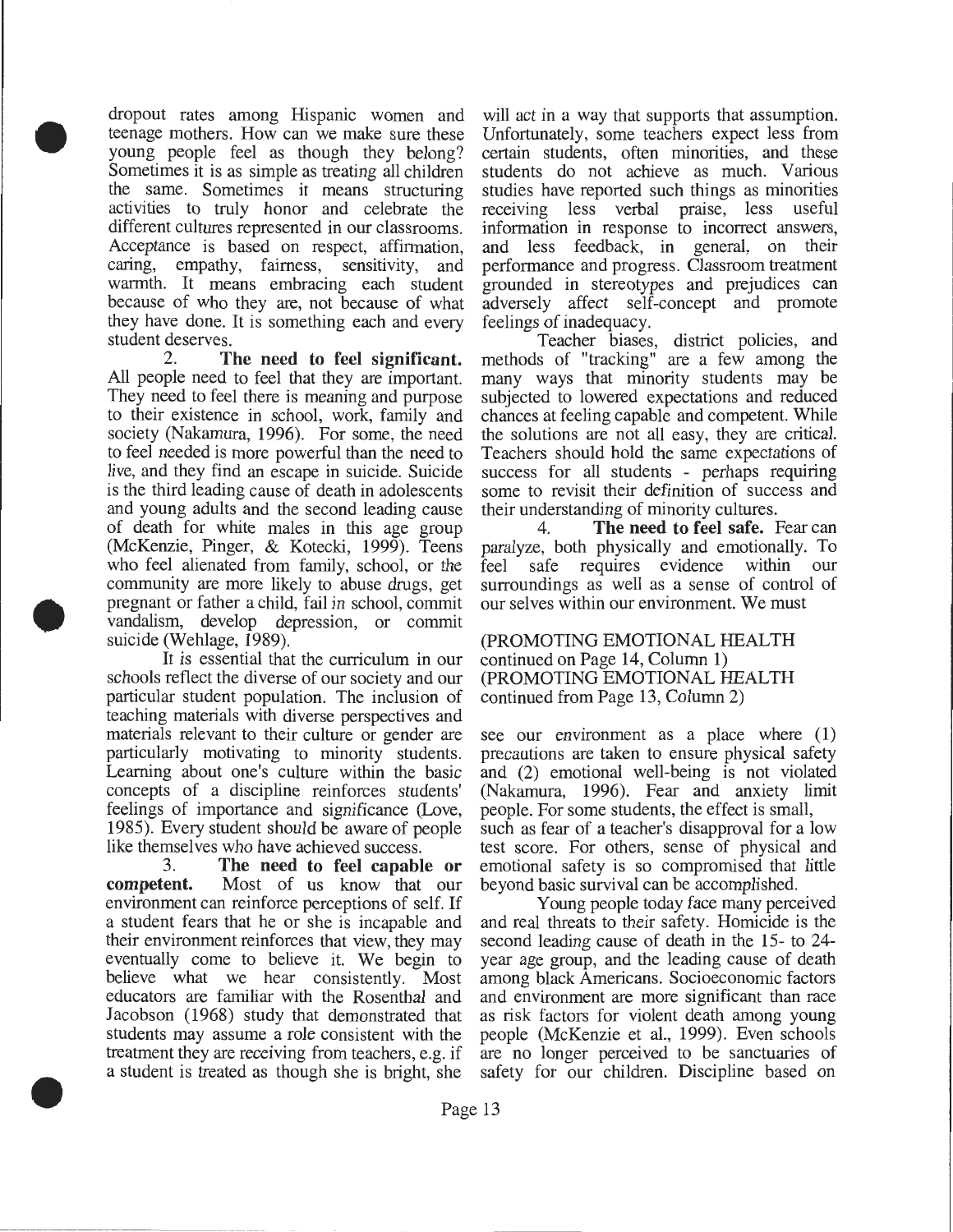• cultural biases has been noted in several research studies, and is seen as one of the most devastating forms of discrimination in the educational setting.

Regardless of the source of the fear violence, poverty, lack of financial security, social injustice - children forced to live in unsafe environments become victims of their fear. They are not able to enthusiastically explore new challenges. As teachers, we must do all in our power to ensure that our personal demeanor and our school culture support the sense of safety of all students, regardless of their culture.

To provide all students with an optimum environment for developing positive self-esteem and achieving their full potential, we must develop strategies designed to fulfill these basic needs in healthy ways. To do so, we have to honestly assess our own personal values, the culture of our schools, the cultures of our students and their families, and the culture of the community. We have to be willing to do what it takes to work for change when necessary. It will take a coordinated approach within all aspects of the student's lives to optimize the chances for all students to achieve success. While that may seem a daunting task, we can certainly each start in our own hearts and our own classrooms with our own students.

The following excerpt was written by Glenn Van Eckeren (1988). Though related sports, it's implications can be applied to life, in general.

•

•

History was made in the baseball world in 1947. It was in that year that Jackie Robinson became the first black baseball player to play in the major leagues. The Brooklyn Dodgers' owner, Branch Rickey, told Robinson, "It'll be tough. You are going to take abuse, be ridiculed, and take more verbal punishment than you ever thought possible. But I'm willing to back you all the way if you have the determination to make it work."

In short order, Robinson experienced Rickey's prediction. He was abused verbally and physically as players intentionally ran him over. The crowd was vociferous with their racial slurs and digging comments. Opponents

ridiculed Robinson as well as the Dodger players.

Around mid-season, Robinson was having a particularly bad day. He had fumbled grounders, overthrown first base, and had an equally disastrous day at the plate. The crowd was celebrative in their boos. Then something special happened. In front of this critical crowd, Pee Wee Reese walked over from his shortstop position, put his arm around Jackie Robinson, and indicated his acceptance of the major league's first black baseball player.

Robinson later reflected, "That gesture saved my career. Pee Wee made me feel as if I belonged."

Consider the number of newcomers who happen upon our lives every week. They too are awaiting for the displayed

acceptance from the crowd. But more important, they need to feel as if they

(PROMOTING EMOTIONAL HEALTH continued on Page 15, Column 1)

(PROMOTING EMOTIONAL HEALTH continued from Page 14, Column 2)

> belong in our world and are considered an important contributor. We have a significant impact on the lives of others by simply letting them know we accept them.

#### References

Lasker, B. (1970). *Race Attitudes in Children.* New York: American Library.

Love, J. (1985). Knowledge transfer and utilization in education. In E. W. Gordon, (Ed.), *Review of Research in Education, Vol. 12.*  Washington, DC: Research Association.

McKay, E.G. (1988). *Changing Hispanic Demographics.* Washington, DC: Policy Analysis Center, National Council of La Raza.

McKenzie, J.F., Pinger, R.R., & Kotecki, J.E. (1999). *An Introduction to Community*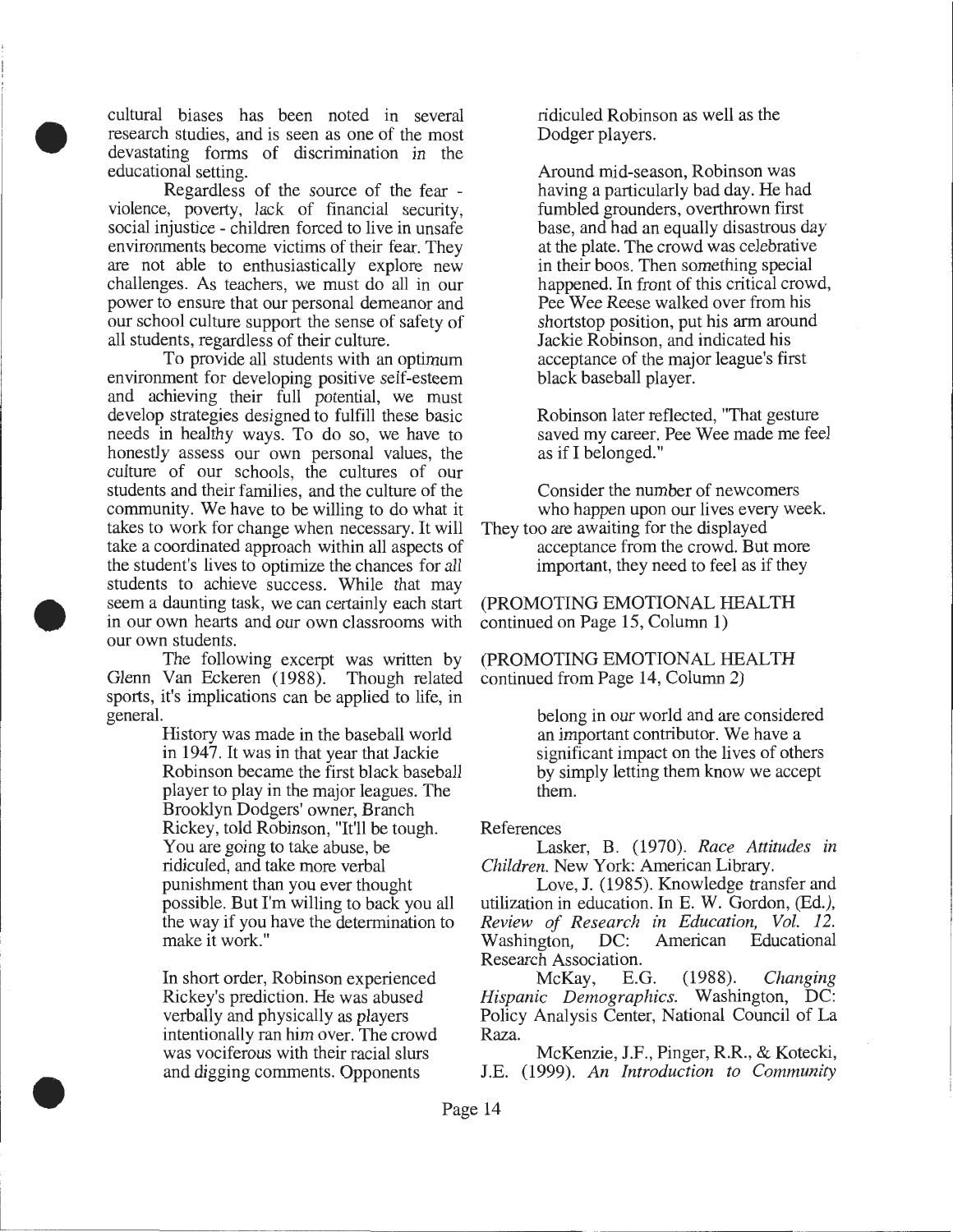*Health,* (3rd ed.). Boston, MA: Jones and Bartlett Publishers.

Nakamura, R. (1996). *The Power of Positive Coaching.* Boston, MA: Jones and Bartlett.

Nakamura, R. (1999). *Health in America: A Multicultural Perspective.* Boston, MA: Allyn and Bacon.

Rosenthal, R., & Jacobson, L. (1968). *Pygmalion in the Classroom.* New York: Holt, Rinehart, & Winston.

Seller, M. (1989). The United States. In G. Kelley (Ed.) *International Handbook of Women's Education.* New York: Geenwork.

Wehlage, G. (Ed.). (1989). *Reducing the Risk: Schools as Communities of Support.*  Philadelphia: Palmer Press.

Van Eckeren, G. (1988). *The Speaker's Source book: Quotes and Stories.* Englewood Cliffs, NJ: Prentice-Hall.

# **SPECIAL EDUCATION PARAPROFESSIONAL TRAINING**

by Keith Hyatt

•

•

•

As the nation continues to become more diverse, school personnel will encounter new challenges to the traditional methods of educating out children. For example, a five-year trend showing an increase in the number of preschool and kindergarten children with disabilities being educated in inclusive community settings was documented by Wolery et al., (1992). As these children achieve success in inclusive settings, it may be reasonable to assume that they will continue their education in inclusive general education programs, possibly changing the fabric of our school systems. In an interesting survey of parents and teachers of typically developing children enrolled in inclusive programs across Washington state, Peck, Carlson, and Helmstetter (1992) fount that parents of nondisabled children and the general education teachers felt that typically developing children had benefited from being educated with children with disabilities.

While some may view diversity and the accompanying challenges with little enthusiasm, others welcome the challenges and view diversity as an opportunity to enrich our understanding of the world and its people. They

regard diversity as avenue for providing quality educational programming to children while teaching students to appreciate and respect<br>human differences. The field of special human differences. education has clearly shown that a "one-sizefits-all" approach to educating our children has not and will not effectively meet the needs of children with disabilities. Federal law mandates that children with disabilities be educated in the least restrictive environment and that they be removed from the general education environment only when their needs cannot be met with the use of supplementary aids and services. Frequently these supplementary aids and services are provided by paraprofessionals or teacher assistants who may work in the general education setting.

The level of training provided to teacher assistants can vary considerably. Some may have completed a two-year associate degree program while others may have little training or experience working with children with

(PARAPROFESSIONAL TRAINING continued on Page 16, Column 1) (PARAPROFESSIONAL TRAINING continued from Page 15, Column 2)

disabilities. Teachers are frequently called upon to provide training to their assistants. However, in the hectic rush of a busy school day, it can be easy to overlook opportunities for training, decide what type of training to provide, and even find the time to conduct the

necessary training. Following is a list of some areas in which teacher assistants may benefit from training.

1. Jargon - People generally feel more a part of the team when they understand the terminology used. An understanding of special education jargon such as IEP, IFSP, MDT, ESY, OT, and PT may improve services to children by clarifying our communication.

2. People First Language - The practice of referring to people by disability can evoke stereotypes that are detrimental to ensuring that people with disabilities are part of the school community. For example, referring to children as the "resource kids" or "the mentally challenged" does not identify any educational programming needs of the students. Rather it sets them apart from the other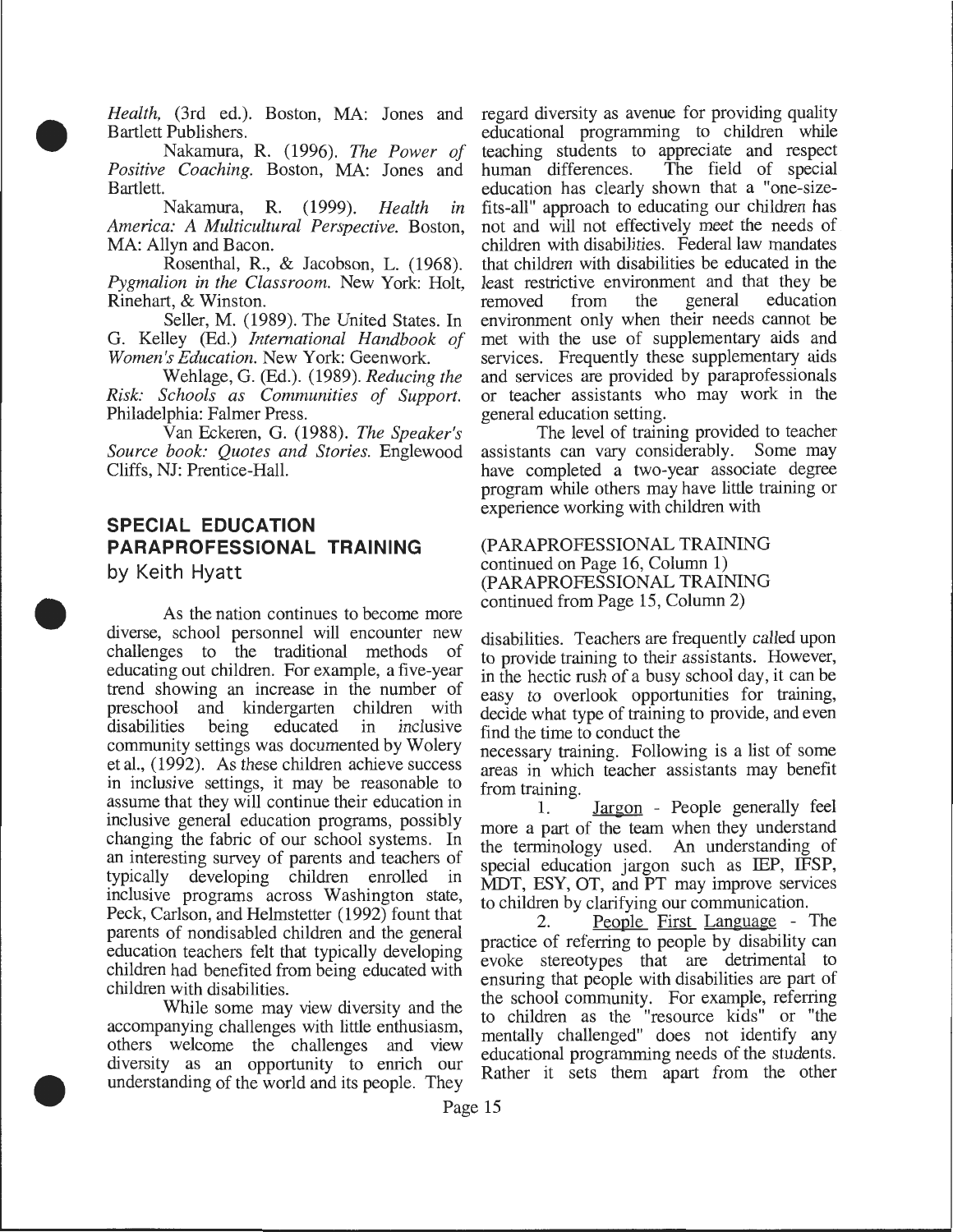"regular" students. Building a sense of community and acceptance requires that we call students by their first names thereby focusing on the child instead of the disability. It also requires that all staff interact with children with disabilities.

•

•

•

3. Confidentiality - Everyone wants to talk about exciting things that happen during the course of the day. However, without training people may not understand the importance of confidentiality. Gossiping and talking confidentiality. negatively about children is certainly unprofessional and can be a violation of privacy rights.

4. Positive Behavioral Supports - This term seems to be a buzz word these days, but it is an important facet of behavior management. Instead of managing behavior through coercive methods, professionals need to identify and understand the purpose of behaviors in order to help children deal effectively with their environments. Behavior does not exist in a vacuum and a thorough analysis of behavior requires assessment of the environment, the instructional materials and methods, interpersonal interactions, reinforcement history, communicative intent of the behavior and identification of strategies to support the student and help him or her achieve success.

5. Communication Skills -Without proper training people can easily find themselves in power struggles with students. These are no-win interactions and may be the catalyst for inappropriate behavior that could have been avoided had adults provided positive behavioral support. Additionally, adults can help children understand the communicative behaviors of children with disabilities thereby facilitating social interactions.

6. General Education Curriculum - With the legislative emphasis on ensuring children with disabilities access to the general education curriculum, teacher assistants should be provided direction in the academic standards expected of students. Along with understanding the overall curricular goals, teacher assistants should be guided in strategies for using materials that have been adapted to allow students with disabilities access to the materials.

7. Fading Assistance - Adults who

provide intensive assistance to children must be trained to fade that assistance and allow the child to interact as independently as possible. To avoid a child becoming overly dependent on a teacher assistant, the teacher should also work directly with the child and the assistant should work with other children throughout the

classroom. Specialized Techniques Teacher assistants may also require training in specialized techniques required for a student to achieve his or her IEP goals and objectives.<br>Some examples may include feeding, Some examples positioning, and helping with technology. Training in some areas may be transdisciplinary, meaning that a physical therapist may provide training to the assistant and other staff in the proper techniques for positioning a child.

The training areas discussed above are fairly generic and not intended to be a listing of

(PARAPROFESSIONAL TRAINING continued on Page 17, Column 1) (PARAPROFESSIONAL TRAINING continued from Page 16, Column 2)

the only areas in which teacher assistants may require training. Certainly some of the training will be child specific as well as environmental specific. The purpose of the listing was to provide ideas on the types of training that may be required of teacher assistants as well as to highlight the fact that our children, especially those with significant disabilities, who require specialized instruction should receive that assistance from staff who are adequately trained. Special education teachers in conjunction with general education teachers have a wealth of knowledge to share with teacher assistants that could improve the quality of educational services provided to all students who enter our schools.

#### References

Peck, C. A, Carlson, P., & Helmstetter, E. (1992). Parent ant teacher perceptions of outcomes for typically developing children enrolled in integrated early childhood programs: A statewide survey. *Journal of Early Intervention, 16,* 53-63.

Wolery, M., Holcombe-Ligon, A, Brookfield, J., Huffman, K., Schroeder, C., Martin, C. G., Venn, M. L., Werts, M. G., &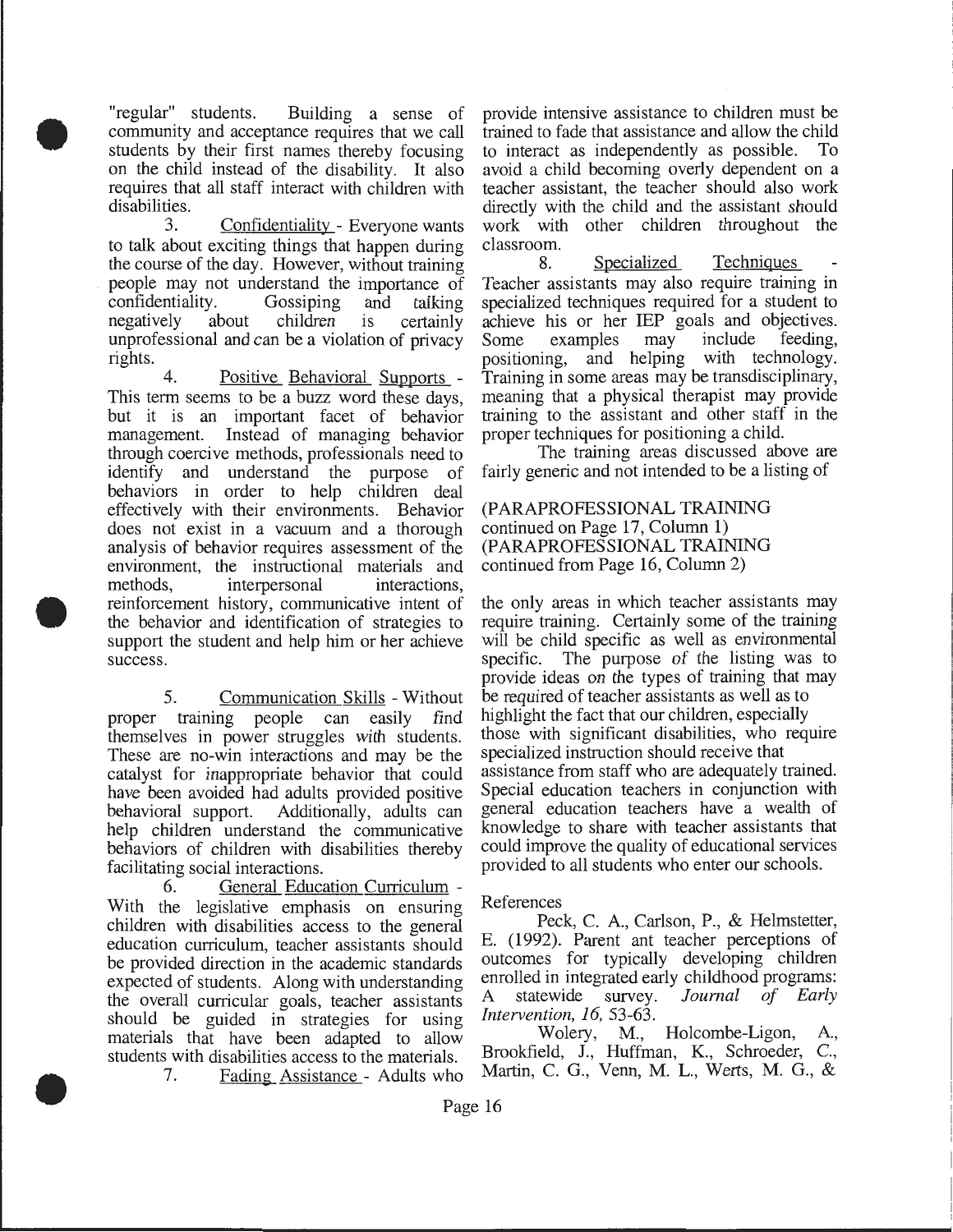Fleming, L.A. (1993). The extent and nature of preschool mainstreaming: A survey of general early educators. *The Journal of Special Education,* 27, 222-234.

## **REALITY BITES**

•

•

•

by Kyle Higgins

The truth must not only be the truth; it must be told.

Malcolm X

Poverty is the worst form of violence. Mahatma Gandhi

#### The Data

years. •Poverty is rising in the United States. •In fact, it has risen for the last three

•Last year the number of people living in poverty was the highest since 1964. Approximately 15% of *all* Americans live in poverty (22% of *all* children in the United States)---this translates to 37.5 million Americans living in poverty.

•One out of four of *all* U.S. citizens will receive some form of welfare benefit for a least a short period in their lifetime.

•Of the people living in poverty, 40% are children. Children who live in poverty are likely to be two or more years behind their peers when they enroll in school. The chance that they will drop out of school is five times higher than their peers. We know that the likelihood of childhood illness, childhood accidents, and childhood death rise as the level of poverty increases.

•The National Center for Children in Poverty (1998) found that 25% of all preschool children in the United States live in poverty. In our major cities, one out of three children live in poverty. In some communities, 80% of the children live in poverty.

•For a family of four, the federal poverty level income is \$16,036.00---but nearly half of the children who live in poverty are from families whose income is less that \$8,000.00 a year.

•Sixty percent of the children born in 1987 will live in broken homes.

•Of the children who grow up in single

parent homes, over 30% will experience poverty

•Fifteen million American children live without fathers in their home. Half of them receive no child support from their fathers.

•Three-fifths of the children with absent fathers are Anglo.

• In 1992, the total cost of welfare and food stamps was \$47 billion a year----it would have cost an additional \$37 billion a year to raise the incomes of families receiving support to the federal poverty level (remember,  $$16,036,00$ ). In contrast, the federal government spends approximately \$494 billion a year on defense and the military (Zepezauer & Naiman, 1996).

•The real value of welfare payments has declined by 43% since 1970.

(REALITY BITES continued on Page 18, Column 1)

(REALITY BITES continued from Page 17, Column 2)

•Federal welfare expenditures have never exceeded one percent of the federal budget.

•In 1990, the federal government spent \$11,350.00 per yeat for every American over the age of 65. For the same year, the federal government spent \$1,020.00 for every child under the age of 18. Why----children don't vote.

•In 1992, the United States placed 22nd in infant mortality in the world---the highest rate among Western nations. We have an infant mortality rate of 9.8 per 1,000 births.

•The United States is the only highly industrialized democracy in the world---except for South Africa---that does not have universal health coverage. Thirty-seven million Americans have no health coverage.

#### The Myths and The Realities

Mythology=selective truths

MYTH #1: "Qualifying for Welfare" is a Piece of Cake."

No welfare recipient gets enough. Because of excessive red tape, many eligible people get nothing at all. Establishing eligibility for welfare, no matter how desperate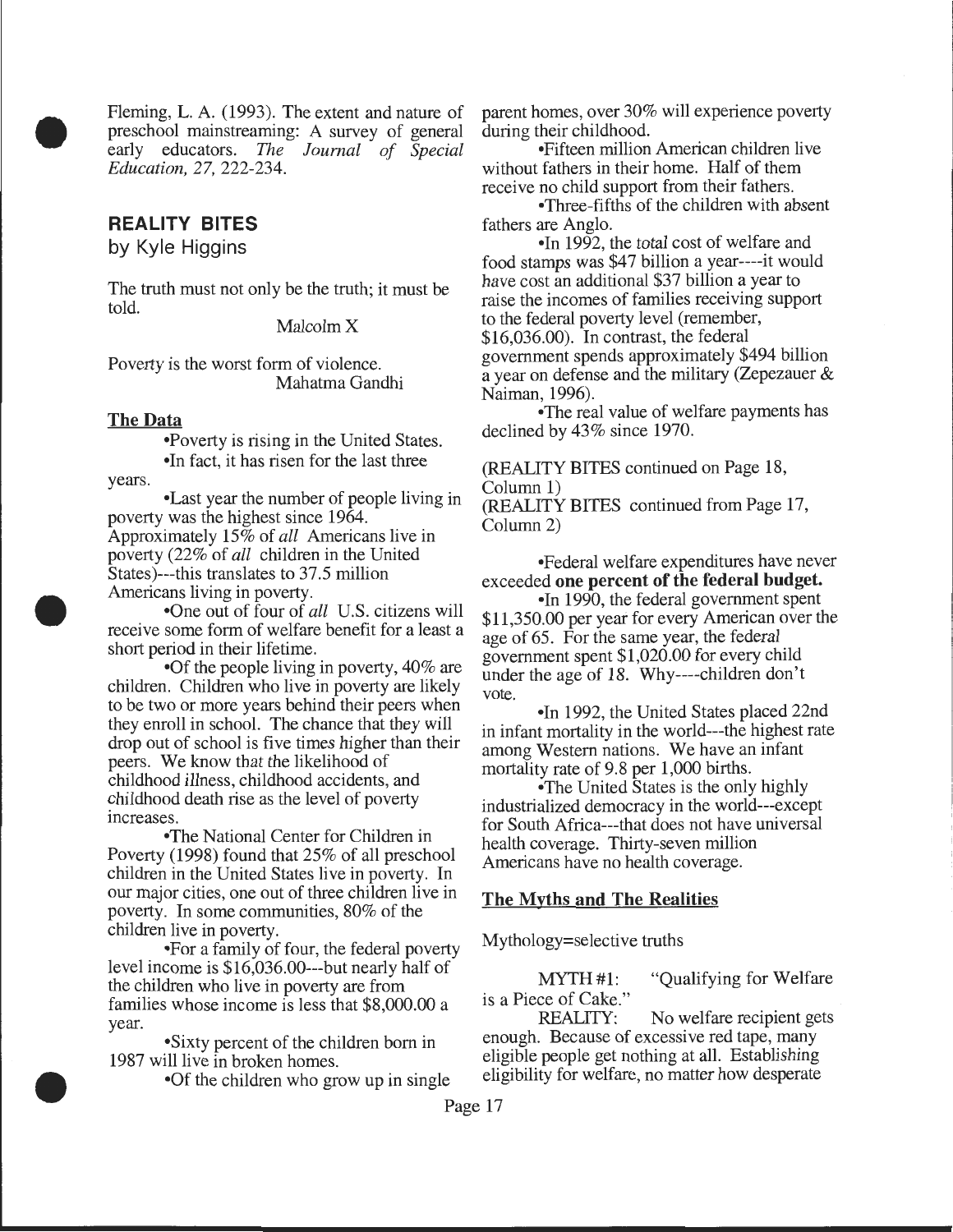one's situation, takes 30 days. It is estimated that one million people have their welfare terminated each year in spite of the fact that they are still in need and are still entitled to receive benefits.<br>REALITY:

•

•

•

Tens of thousands of eligible recipients loose their benefits every month due to clerical errors, computer malfunctions, or misunderstandings with the bureaucracy. For these families, it takes 30 days to be reinstated---30 days with no check and no food stamps. It does not matter how precarious the situation for the family ---the rule is 30 days. Many families are pushed out into the streets for these 30 days.

MYTH #2: "Women on welfare keep having babies to get more money."

REALITY: There are no economic "rewards" for having additional babies on welfare. In fact, women on welfare have fewer babies than the population at large. The average per capita amount of a welfare grant decreases as the number of persons in a household increases. Having more babies, in essence, makes a family poorer. A family of four receiving welfare benefits receives approximately \$512.24 a month---\$6,146.88 a year (please remember that the national poverty level is \$16,036.00).

REALITY: The most common family unit receiving welfare is a mother and one child. In fact, 73% of all households receiving benefits have two or fewer children.

REALITY: The birthrate for women receiving welfare benefits has declined.

MYTH #3: "Teenagers having babies is the problem."

REALITY: Teenage mothers represent approximately 3.8% of the total welfare caseload. This is down from a high of 8.3% in 1975.

REALITY: However, the birthrate among teenage girls, which peaked in 1958 and then declined for 20 years, is rising again. The average age of the father of babies born to teenage girls is twenty-five.

MYTH #4: "Welfare is like a genetic disease---generation after generation."<br>REALITY: Most children who grow Most children who grow up on welfare do not become welfare recipients as adults. In fact, children from families who receive welfare benefits are no more likely to receive welfare as adults than children from

families who never received welfare.<br>REALITY: The most free The most frequent precipitator of welfare receipt is a change in family circumstances----divorce, separation, desertion, or the birth of a child. Seventy-five percent of all first-time recipients are the result of the creation of a single parent household.<br>REALITY: The majority of first-

The majority of first-time applicants for welfare are previously married women who become head of households because of divorce, separation, or desertion.

(REALITY BITES continued on Page 19, Column 1)

(REALITY BITES continued from Page 18, Column 2)

MYTH #5: "Welfare causes"

dependency."<br>REALITY: Only  $8\%$  of all welfare recipients are on welfare for eight years or more<br>for their entire support. REALITY: for their entire support. More than two-thirds of all welfare recipients are off welfare in three years or less.

MYTH #6: "Welfare recipients cheat."<br>REALITY:

Most major welfare fraud is conducted by welfare and food stamp workers, not the recipients of benefits. Workers who steal from the system through sophisticated schemes constitute the bulk of welfare fraud."<br>REALITY:

Initial complaints of "fraud" are most often found to be accounting errors made by the welfare bureaucracy.

REALITY: Allegations of fraud against recipients of welfare, investigated by the Department of Health and Human Services, recently revealed that fewer than 2.6% of the allegations warranted further investigation.<br>REALITY: In contrast, the Inter

In contrast, the Internal Revenue Service estimates that 20% to 25% of all Americans under report their yearly income at tax time. More of us cheat on our income tax than families receiving welfare cheat the welfare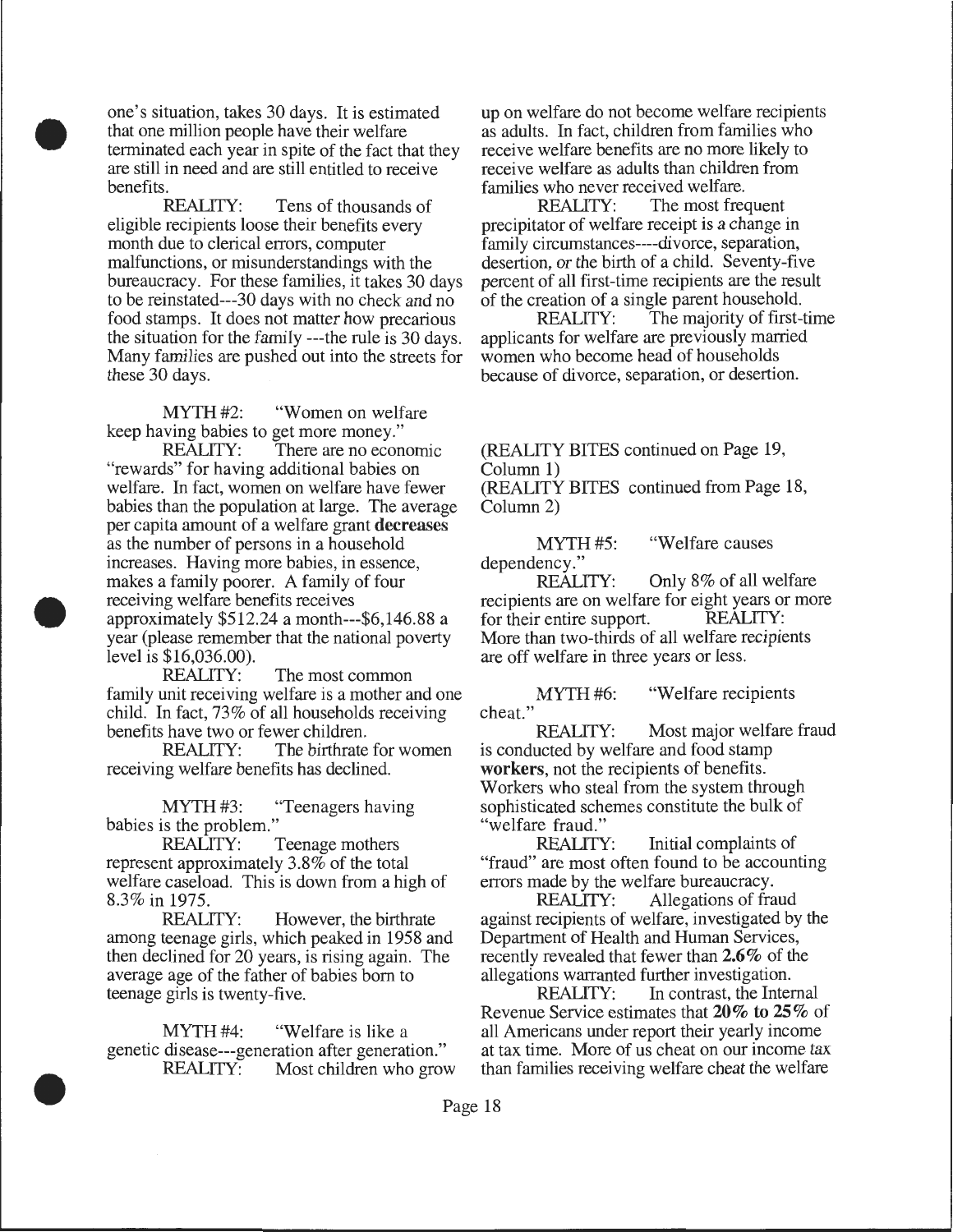Ancient Greeks

system.

•

•

•

On August 22, 1996, President Clinton signed into law the "Personal Responsibility and Work Opportunity Reconciliation Act"-- known by most of us as the welfare reform act. This new law ended sixty-one years of economic entitlement for the poorest of the poor in the United States. It eliminated the federal guarantee of welfare cash to low-income families with dependent children that had been in place since it was signed into law in 1935 by President Franklin Roosevelt.

Families who desperately need the Aid to Families with Dependent Children program have found themselves set adrift with few, if any, places to turn for support. Their pleas to senators and congressmen have fallen on deaf ears. These senators and congressmen---most who have never met a person who lives in poverty---most who relied on political think tanks or pollsters to tell them how to vote on the issue---have no idea what recipients of welfare really do with their government checks. They repeat their stereotypical myths of people who receive welfare benefits in front of television cameras at every opportunity and pat themselves and their brethren on the back for being such "progressive reformers."

The pleas of families living in poverty also go unheard by the vast majority of Americans---most who have never met a person who lives in poverty---most who rely on the media and politicians to tell them how to feel about the issue---and, most who have no idea what recipients of welfare really do with their government checks. We have been well conditioned by the politicians into believing those stereotypical myths concerning people living in poverty.

Families living in poverty and those who receive welfare benefits live out of the sight and hearing of mainstream America---it is time we listened to them and the reality of their existence. It is time we stop believing the myths---the selective truths of politicians and the media. The lives and futures of children are at stake.

There will be justice in Athens only when the uninjured parties are as indignant as the injured parties .

Recommended Reading

Freedman, J. (1993). *From cradle to grace: The human face of poverty in America.*  New York: Atheneum.

Funiciello, T. (1993). *Tyranny of kindness: Dismantling the welfare system to end poverty in America.* New York: Atlantic Monthly Press.

Kotlowitz, A. (1998). *The other side of the river: A story of two towns, a death, and America's dilemma.* New York: Doubleday.

(REALITY BITES continued on Page 20, Column 1)

(REALITY BITES continued from Page 19, Column 2)

Kozol, J. (1995.) *Amazing Grace: The lives of children and the conscience of a nation.*  New York: Crown.

Kozol, J. (1988). *Rachel and her children: Homeless families in America.* New York: Fawcett/Columbine.

Mills, N. (1997). *The triumph of meanness: America's war against its better self.* New York: Houghton Mifflin.

Zepezauer, M., & Naiman, A. (1996). *Take the rich off welfare.* Tucson, AZ: Odonian Press.

Zucchino, D. (1997). *Myth of the welfare queen: Portrait of women on the line.*  New York: Scribner.

## **SUGGESTED MULTICULTURAL INFUSION ACTIVITIES**

by Nancy P. Gallavan and Porter Lee Troutman, Jr.

Teachers frequently ask their students various types of geographic questions. Questions may be relevant to the academic content, i.e., "Where did the people in this story live, and why did they live there?" Some questions probe the learning process, i.e., "Where did you find the answer to that question?" and "Where might you find more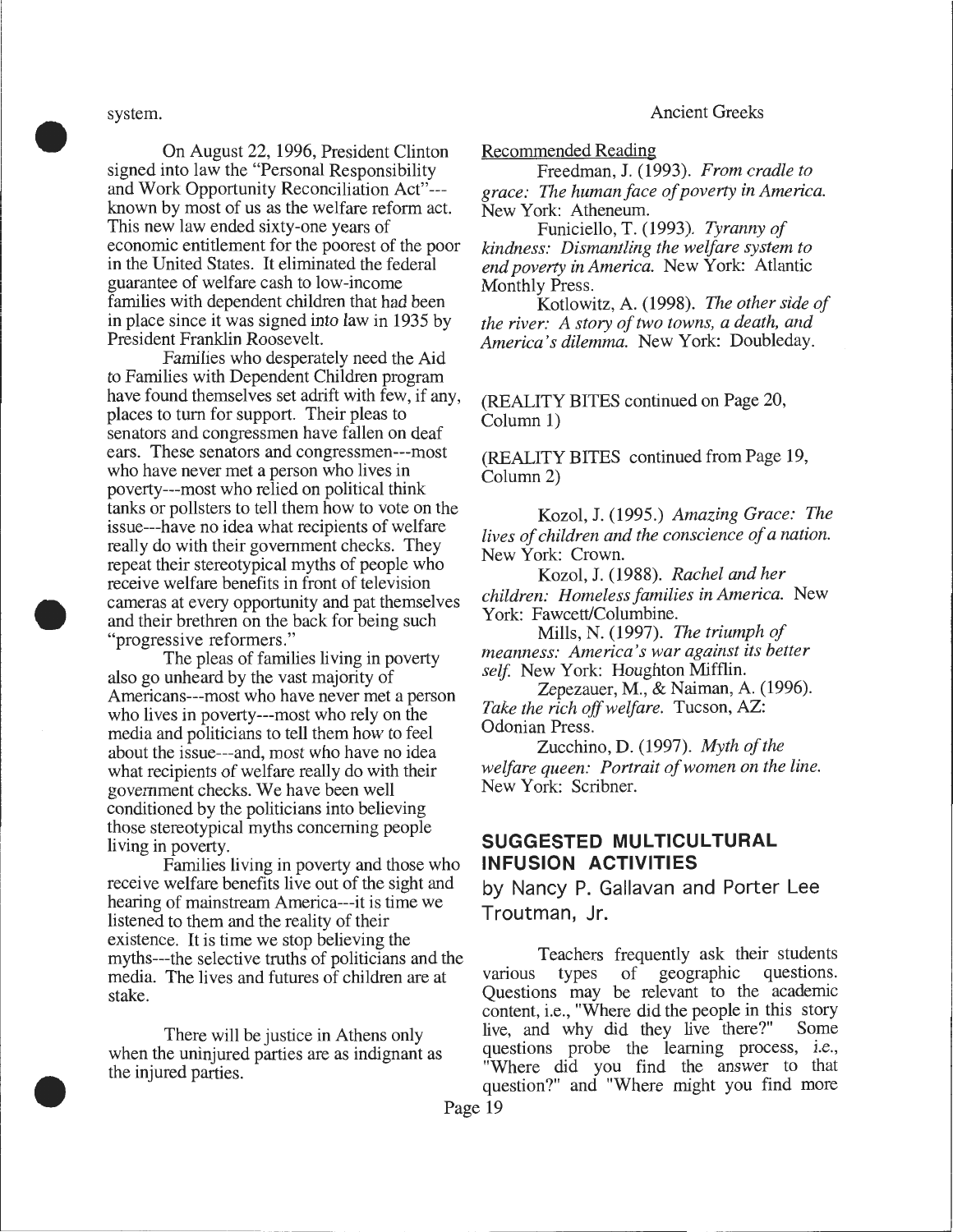information related to this topic?" Or questions may be pertinent to students' personal lives outside of school, i.e., "Where is your team's baseball game this afternoon?" and "Where did your family travel during last summer's vacation; why did you go there?"

•

•

•

All geographic questions and conversations yield ideal opportunities for teachers to convey powerful multicultural perspectives integrated within the context of their curricular content, daily teaching practices, and student interactions. Many teaches are not aware of the meaningful learning experiences that they can create for their students by empowering their geographic questions with multicultural perspectives. Nor are they aware of the powerful role modeling that they share and reinforce among their young learners (of all ages).

Geographic education encompasses five major themes:

a. location--identification of where people or things are located;

b. place--physical and human characteristics associated with specific locations including cognitive and emotional connections;

h u m a n / e n vi r o n m e n t a l interactions--people's relationships with Earth;

d. m o v e m e n t - - f o r m s o f transportation, communication, and travel; and

region--defined areas of Earth based on various, specific criteria formulated for a variety of purposes.

Each on of these five major themes of geography provides informative methods for identifying, questioning, and organizing the human experience in space over time. The five themes allow us to discover more about ourselves and others as we examine our individual viewpoints and further shape our various and evolving multicultural perspectives. Exploring geography with an open awareness for valuing cultural diversity can positively impact our understanding and appreciation of the various people and places where we live, visit, read about, and imagine. It is vital that teachers carefully consider the types of geography questions they are asking of their students and the attitudes associated with various student responses as most geographic questions communicate powerful multicultural perspectives and beliefs towards others .

For example, when teachers ask questions related to location, students may tell where an event occurs or where they live or hang out most of the time. Often, the teacher and/or other students listening to the conversation derive certain ideas about the respondent based upon their own preconceived values, assumptions, or beliefs. The response may link the respondent to a particular location such as in a specific country, within the inner city, in a suburb, or in a rural environment. Listeners may perceive that specific locations

## (INFUSION ACTIVITIES continued on Page 21, Column 1)

(INFUSION ACTIVITIES continued from Page 20, Column 2)

reflect who we are (or who we aren't) and convey what is more or less desired within our society from little or no descriptive information relative to the individual. Identifying location rarely tells the entire story about a person.

The same is true for the other four major themes of geography. Questions identifying place may describe a setting communicating a degree of acceptance or success within our society. This also applies to the society. This also applies to the human/environment interactions. For example, some locations are adjacent to places considered to be a more desirable community and/or natural land features. Likewise, students may detect a particular perception associated with the theme of movement as teachers relate their attitudes toward various forms of transportation and communication. Terminology such as first class, preferred member, etc., relate multiple perspectives within our forms of travel and communication. Similarly, the theme of region may communicate a perception of preference or acceptance--a hierarchy of status associated with particular regions.

Here are five essential suggestions for teachers to integrate into their classroom practices collected from practicing teachers enrolled in multicultural education courses in our College of Education at UNLV.

1. All teachers, regardless of their academic areas of expertise or teaching assignments, need to become acquainted with the five themes of geography and ways to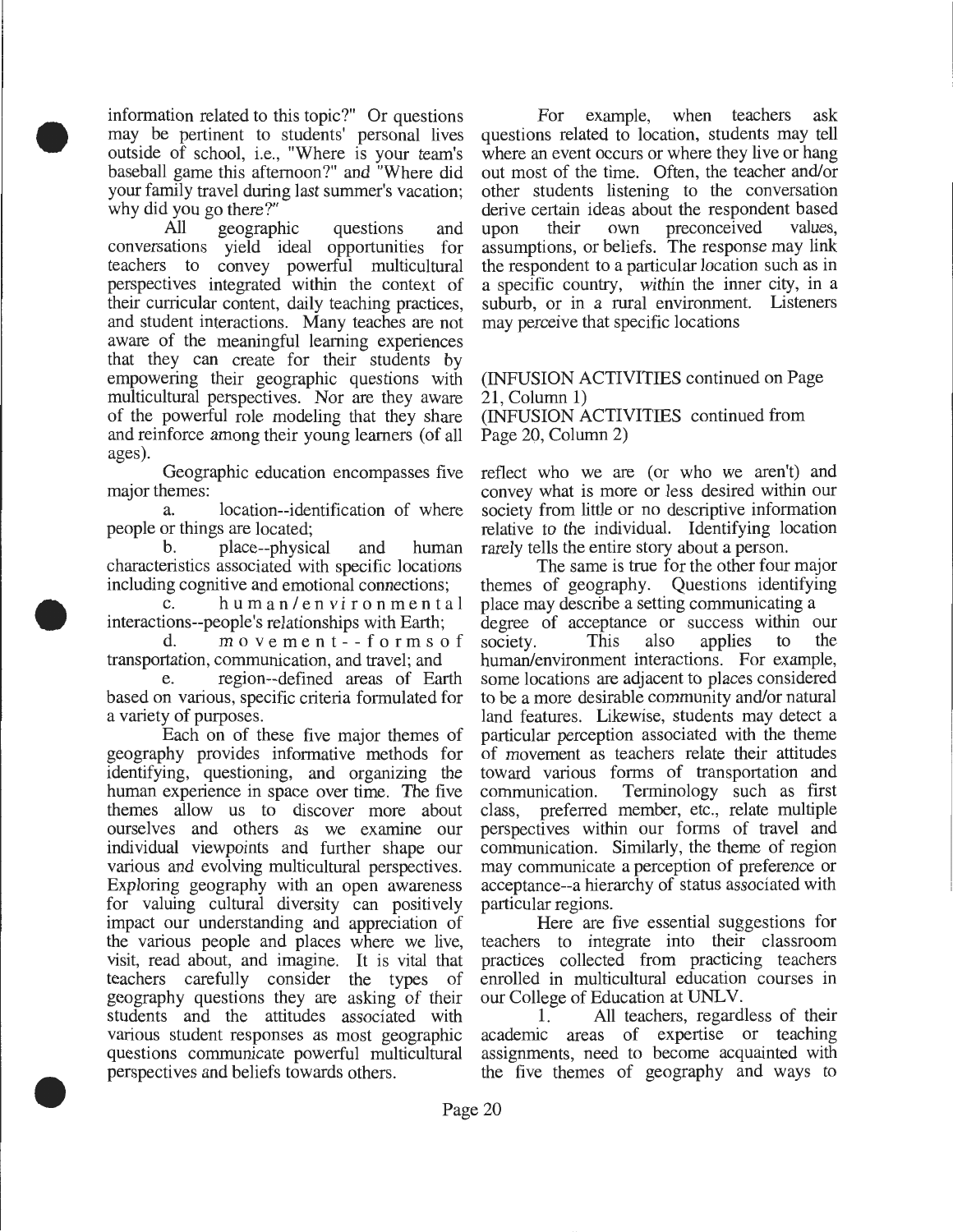integrate geographic content into curriculum.

•

•

•

2. Teachers need to empower their geographic content with positive multicultural perspectives to create personalized and meaningful learning experiences for all students to learn more about themselves and others.<br>3. Teachers need to be aware

Teachers need to be aware that empowering geographic context with positive multicultural perspectives communicates strong messages to their students.

4. Teachers need to engage all students in frequent discussions by asking each student all types of geographic questions through delving, following up equitably, and

positively reinforcing each student's response to all kinds of questions.

5. Teachers need to integrate geography and their skills for empowering geographic context with positive multicultural perspectives frequently and consistently into all of their teaching practices and student interactions.

The five themes of geography offer teachers valuable information for extending and integrating their lessons regardless of their content areas. Asking key geographic questions enriches the learning and incorporating multicultural perspectives across the curriculum. Teachers play a vital role as they model strong messages in asking all types of questions respecting and valuing all students' responses. These strategies will increase student knowledge and their awareness about themselves and one another--the keys to successful multicultural education.

## **CONFERENCE HIGHLIGHTS** ...

#### **1999 NAME CONFERENCE, SAN DIEGO CALIFORNIA**

Several members of the UNLV College of Education attended and presented at the annual NAME Conference held in San Diego this fall. Dr. Porter Lee Troutman, Jr., a founder of the National Association for Multicultural Education (NAME), participated in a panel discussion sharing research he has collected

their about "Collaborative Partnerships with "Inadequate Schools' in Nevada" along with Drs. William Pankratius, Marla Ramirez, and Nancy P. Gallavan from UNLV and Nora Alder from Virginia Commonwealth University.

> Drs. Marfa G. Ramirez and Mark J. Dominguez, an Elementary School Assistant Principal with the Clark County School District, presented a session titled "Transforming Science Instruction to Accommodate Culturally<br>Diverse Students." Dr. Ramírez and Elva Dr. Ramírez and Elva Mellor of the Chula Vista (CA) Elementary

(CONFERENCE HIGHLIGHTS continued on Page 22, Column 1) (CONFERENCE HIGHLIGHTS continued from Page 21, Column 2)

School District, shared insights related to "Critical Pedagogy: Strategies for Change and Social Action" and "Reaching Out: Bridging Culturally Diverse Parents into the Educational Process.

Drs. Porter Lee Troutman, Jr., and Patti Bruise-Chance shared their research findings from "Using Simulations as a Tool for Preparing School Administrators for Diverse . Settings." "Diversity and Collaborative Learning: Exposing the Hidden Treasure" was the title of an interactive session led by Drs. Aimee Govett, Jean Henry, and LeAnn Putney. And another interactive session sharing a series of effective simulatiqns was held by Dr. Nancy Gallavan and Susan Bonar, Teacher on Special Assignment (TOSA) with Project MCE (Multicultural Education) with the Clark County School District.

Additionally, UNLV was wellrepresented with several students attending this year's annual NAME Conference. We hope more will join us next year in San Antonio!

## **1999 TED CONFERENCE, PALM SPRINGS CALIFORNIA**

*Balancing Unity and Diversity: Professional Preparation for Changing Educational Environments* was the theme of the 1999 Teacher Education Division (TED) Conference held in early November in Palm Springs, CA. The College of Education was Page 21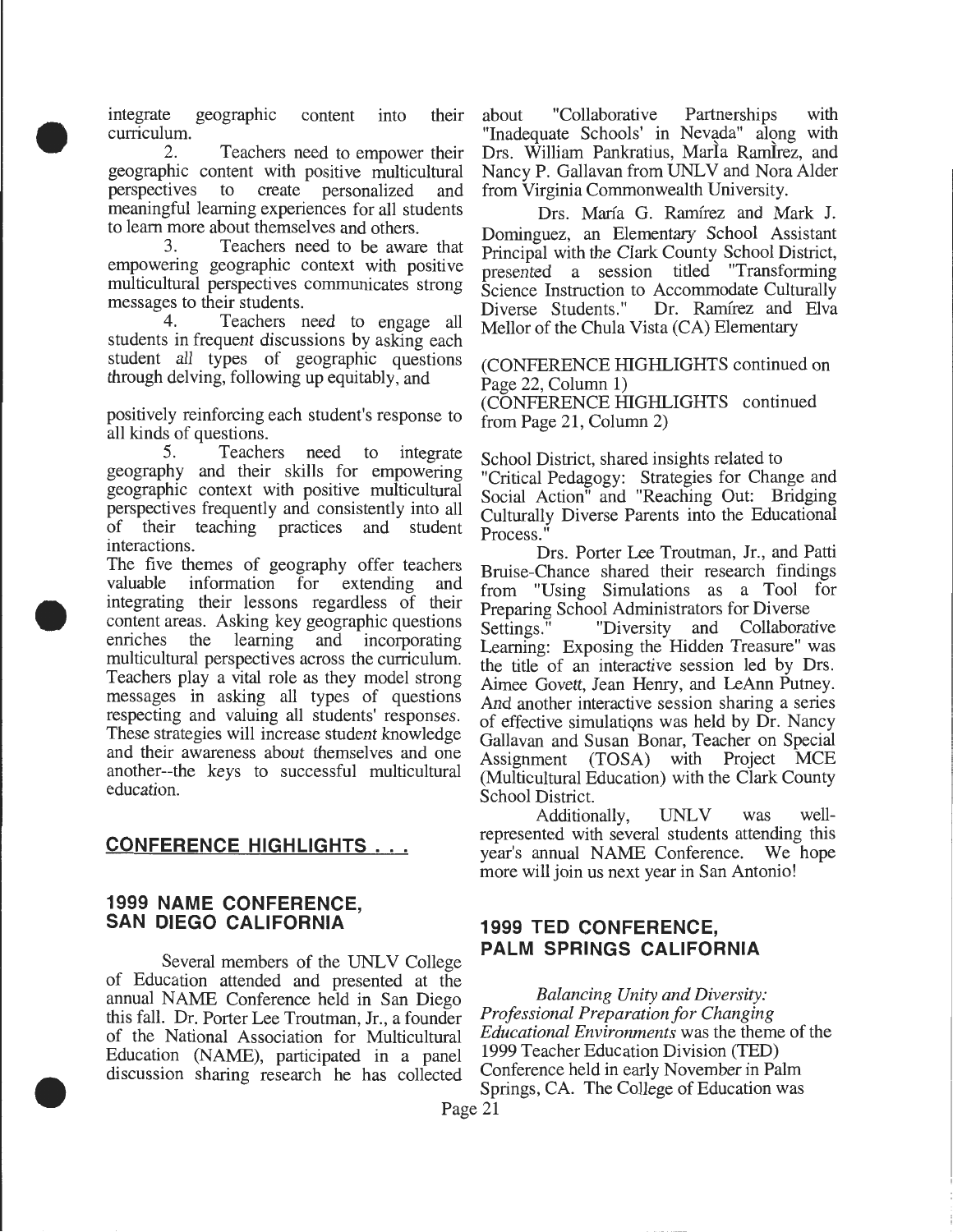once again well represented at the Annual TED Conference. Drs. Kyle Higgins and Randall Boone in collaboration with Dr. Rhonda S. Black from the University of Hawaii at Manoa conducted a preconference workshop entitled "Technology and Instruction into the Year 2000: Important Issues for Teacher Preparation in Special Education."

•

•

•

In addition, Dr. Higgins, along with Drs. Edward Kelly and Thomas Pierce presented a session related to "Special Education Cohort : A One-Year University and School District Collaborative Partnership." Dr. Pierce also presented a session with Dr. Nancy Sileo related to "Ethical Issues in Teacher Education and Special Education."

Dr. William Healey conducted an interactive conversation session entitled "Testing Education Beliefs in the Principles of IDEA: Implications for Teacher and Administrator Preparation." Dr. Nasim Dil led a session entitled "The Process of Collaboration: Guidelines for Small Special Education Program Caucus Activities." In addition, Leah Herner, a doctoral student in special education conducted a session related to "Educator Study Groups: An Effective Way to Conduct Professional Development."

Dr. Nasim Dil is Chairperson of the 2000 TED Conference which will be held in Las Vegas in early November. We look forward to seeing you next year!

## **THE COLLEGE OF EDUCATION CULTURAL DIVERSITY SURVEY ---INITIAL RESULTS**

The College of Education Diversity Committee recently conducted a survey to learn more about COE faculty involvement and ongoing efforts with public and private schools and community based organizations. The results of the survey will assist the Diversity Committee in planning a series of faculty development activities or "cultural excursions".

Early results from the survey indicate COE faculty are immersed in numerous ongoing activities and projects with CCSD, private school , and numerous community based programs. To date, approximately 25 COE faculty have submitted their responses .

The following are summary highlights from the survey.

## **I. Describe your outreach efforts with public and private schools.**

Various COE Faculty are members of the board of:

> New Horizon Academy Social Studies Council of Nevada Geographic Alliance of Nevada Southern Nevada Writer's Project

(SURVEY RESULTS continued on Page 23, Column 1) (SURVEY RESULTS continued from Page 22, Column 2)

Various COE Faculty are:

coordinator Urban Teaching Partnership (UTP) co-coordinator UTP staff development coordinator UTP

#### Various COE Faculty conduct fieldwork with:

Cambiero E.S. Diskin E.S. Decker E.S. Crestwood E.S. Bracken E. S. Ute V Perkins E.S. John S. Park E.S. Halle Hewitson E. S. Wengert E.S. Paradise P.D.S. Greenspun, M.S. Lied M.S. Gene Ward J.H.S. Park H.S. Orr H.S. Las Vegas H.S. Desert Pine H.S. Durango H.S. El Dorado H.S. Valley H.S. Cyber Corps Program, CCSD Los Angeles Polytechnical School, Kohale H.S., HI

Various COE Faculty are involved with service activities related to: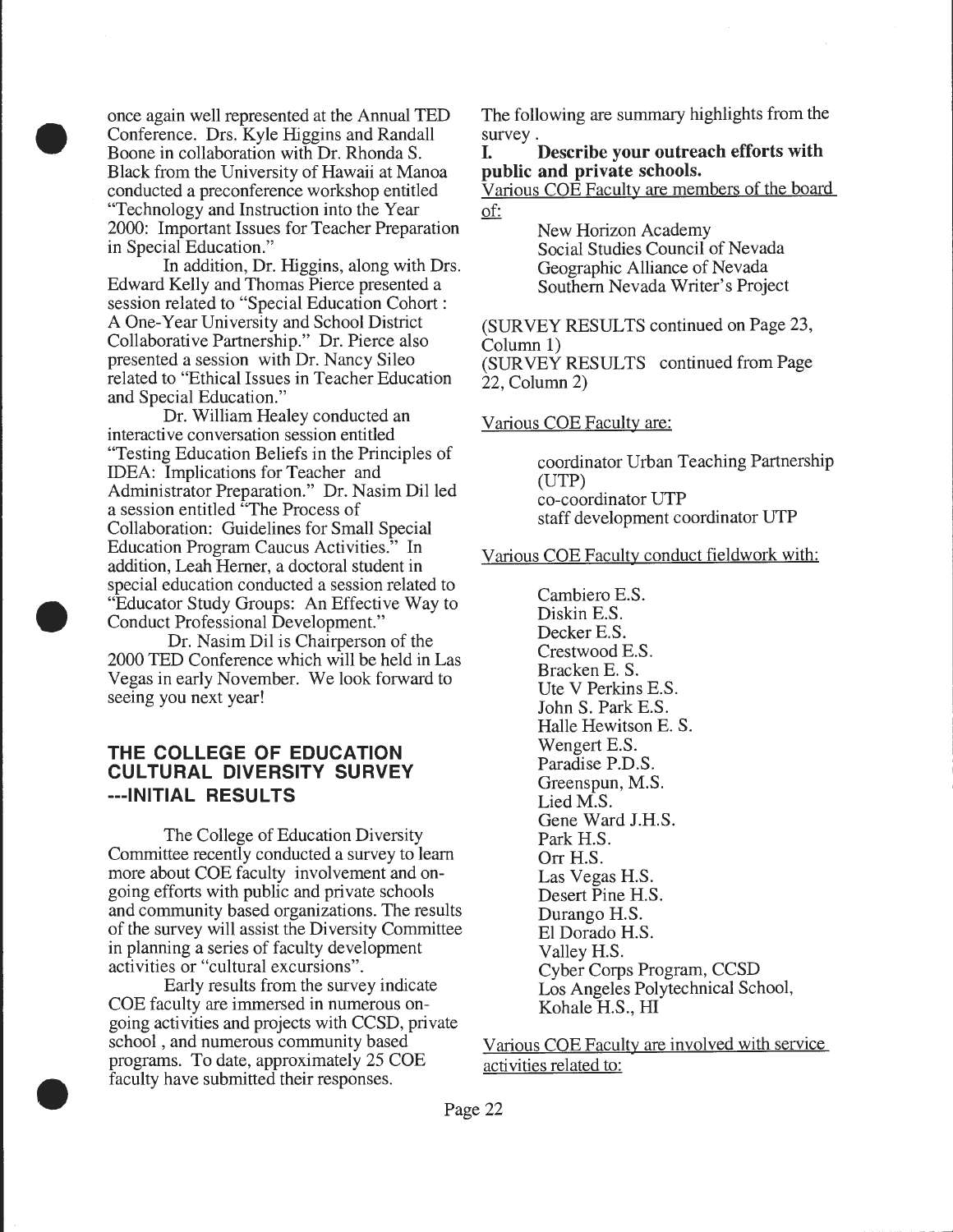CCSD/UNLV collaborative committees Paradise P.D.S. cohort team distance education projects in TESL

#### **II. Describe your outreach efforts with community based organizations.**

Various COE Faculty are members of the board of:

Positively KIDS - pediatric hospice

Various COE Faculty conduct fieldwork with:

Child's Welfare Nevada Bureau of Services to the Blind Opportunity Village Andre Agassi foundation Hispanic Association for Bilingual Literacy & Education Nevada Alliance of Social Justice Even Start Projects for the State of

Project LEAF Nevada Census Count Committee Henderson International Peace Park Nevada House Council- Education

**Committee** Ronald McDonald house HELP- Women's Prison Clark County Library District Literacy Program

Nevada Chapter of National Association for Multicultural Education Moapa Bend of Piautes migrant workers

#### **ill. Describe the school and community placements of your students.**

Various COE faculty place students with:

CCSD - multiple placements district

wide

•

•

•

Special Children's Clinic First STEP private child development centers

IV. **Describe the populations your students are serving.** 

The students enrolled in COE classes work with diverse populations including:

> birth through adult (0-21) various ethnicities various SES varying ability levels highly transient groups homeless

(SURVEY RESULTS continued on Page 24, Column 1) (SURVEY RESULTS continued from Page 23, Column 2)

## **IV. Describe how you infuse diversity into your** classes.

"In my research methods courses, I emphasize the importance of considering individual differences in interpretation of responses to questionnaires and/or treatment interventions (e.g., responses have to be interpreted in context). In undergraduate ed psych and testing courses, the former typically includes a unit on individual differences (ethnicity, language, special needs )and in the latter there is a continuing emphasis on necessity of interpreting responses in the cultural context of the person being evaluated."

"We discuss diverse interaction

patterns,

the pros and cons of ability grouping and accelerated instruction for at-risk youth."

"Use examples and stories from my work in diverse school contexts in every class I teach. Require reading related to diversity in school, ask students to share their experiences in diverse contexts. Discuss issues students are struggling with as they work in diverse contexts."

"Special education content emphasizes diversity throughout. It is the nature of our discipline. I infuse diversity through a variety of teaching strategies (e.g., multimedia presentations,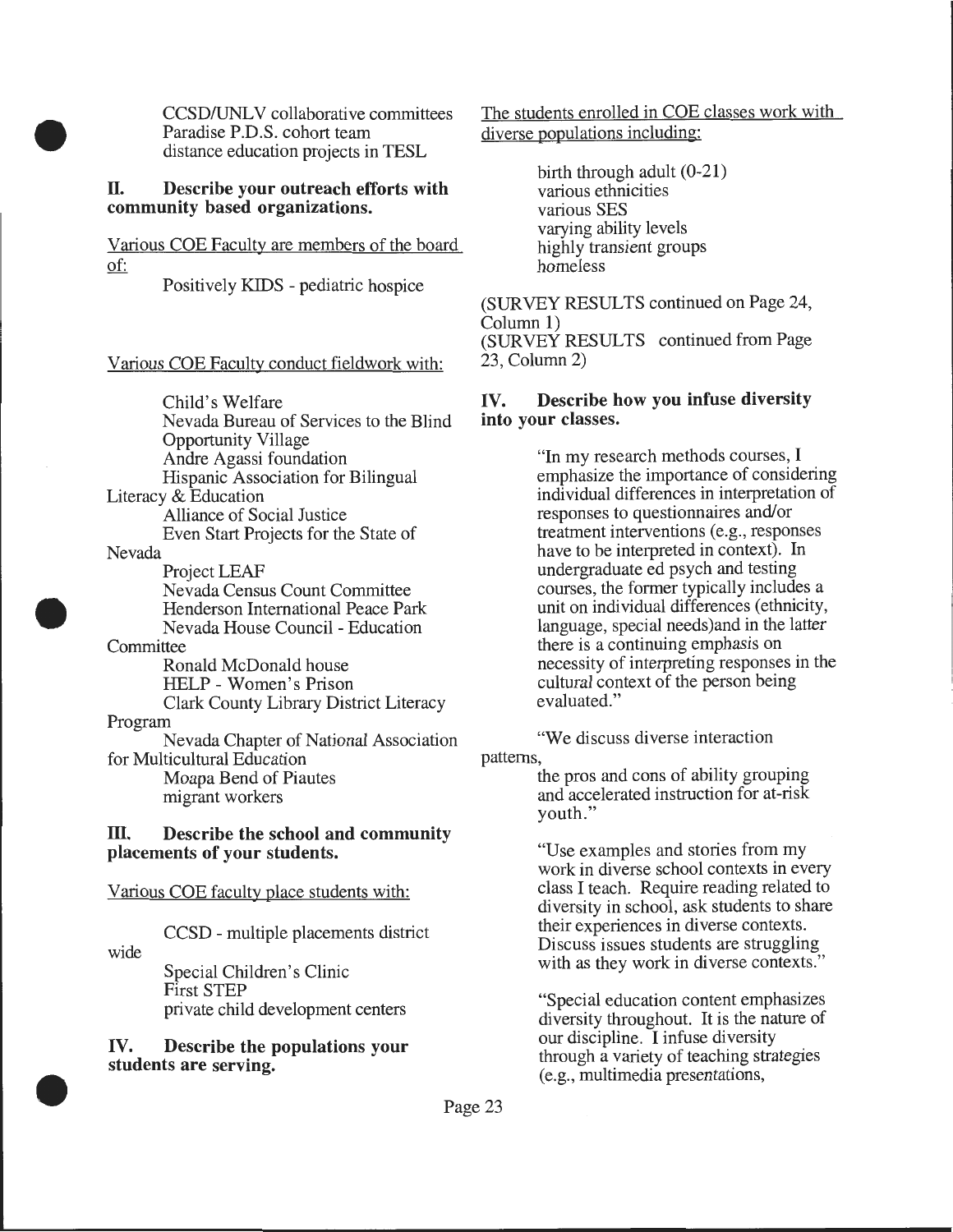demonstration lessons, group work, co teaching, independent work assignment, role-plays, case studies, etc.)."

"Through reading assignments and lessons the students teach at Paradise Professional Development School."

classes with emphases upon a topic engaging learning experience for all voices and perspectives to be heard and shared. I also emphasize social action outcomes and community awareness and activism."

"I cover diversity through a number of topics/issues. I use discussion, readings, videos, in class assignments, students have to include diverse learners, guest lecture on learning styles, etc."

"Discussion and presentation of multicultural algorithms/solution strategies for math problems."

"I teach Multicultural Perspectives in Special Education. It is easy to take what I do with that class and infuse the information on a regular basis in my other classes - issues, information, ways to get involved, and ways to infuse diversity issues into classroom instruction. I also recommend books for my students to read to inform their teaching (and activities, e.g. peace table, hate free zone). I also suggest methods for teachers to change their schools - not just their classrooms."

"We discuss issues of gender, of SES, of sexual orientation. In appropriate courses we talk about dialects - both geographical and racial. We try to encourage thoughtful conversation. The exams I give always include "real life" experiences, which involve thinking about multicultural issues."

"Diversity is integral to all my classes we explore who we are as teachers, young learners, and society - local to global, a multitude of topics, issues, and strategies occur in both SS and MCE

(SURVEY RESULTS continued on Page 25, Column 1) (SURVEY RESULTS continued from Page 24, Column 2)

> "Multicultural YA literature - I adapt a YA novel each semester and include cultural history in my graduate content areas literacy course. For example, last Spring '99 we read Gary Soto's *Buried Onion's.* This fall we're reading Mario Laes' *Ne R.* I draw on my experience growing up in Hawaii. Once text has a story multicultural emphasis."

> "In the one class I teach this semester, we constantly challenge (through discussion and the texts) the concept of democracy as it is manifested in schoolwho loses, who wins? The concept of majority rule categorically denies minority student participation."

"I try to make sure that assignments enable students to read about and interact with students from diverse backgrounds and adapt lessons to meet individual needs. Videos show children and teachers of color and from various cultures. Diversity issues are discussed through articles and cases in graduate classes. I need to do more."

"Interactive activities, generative themes, critical dialogue, and current issues."

"Although there are excellent opportunities for this in my areas - I have yet to adequately infuse diversity issues. I am planning to incorporate



•

•

•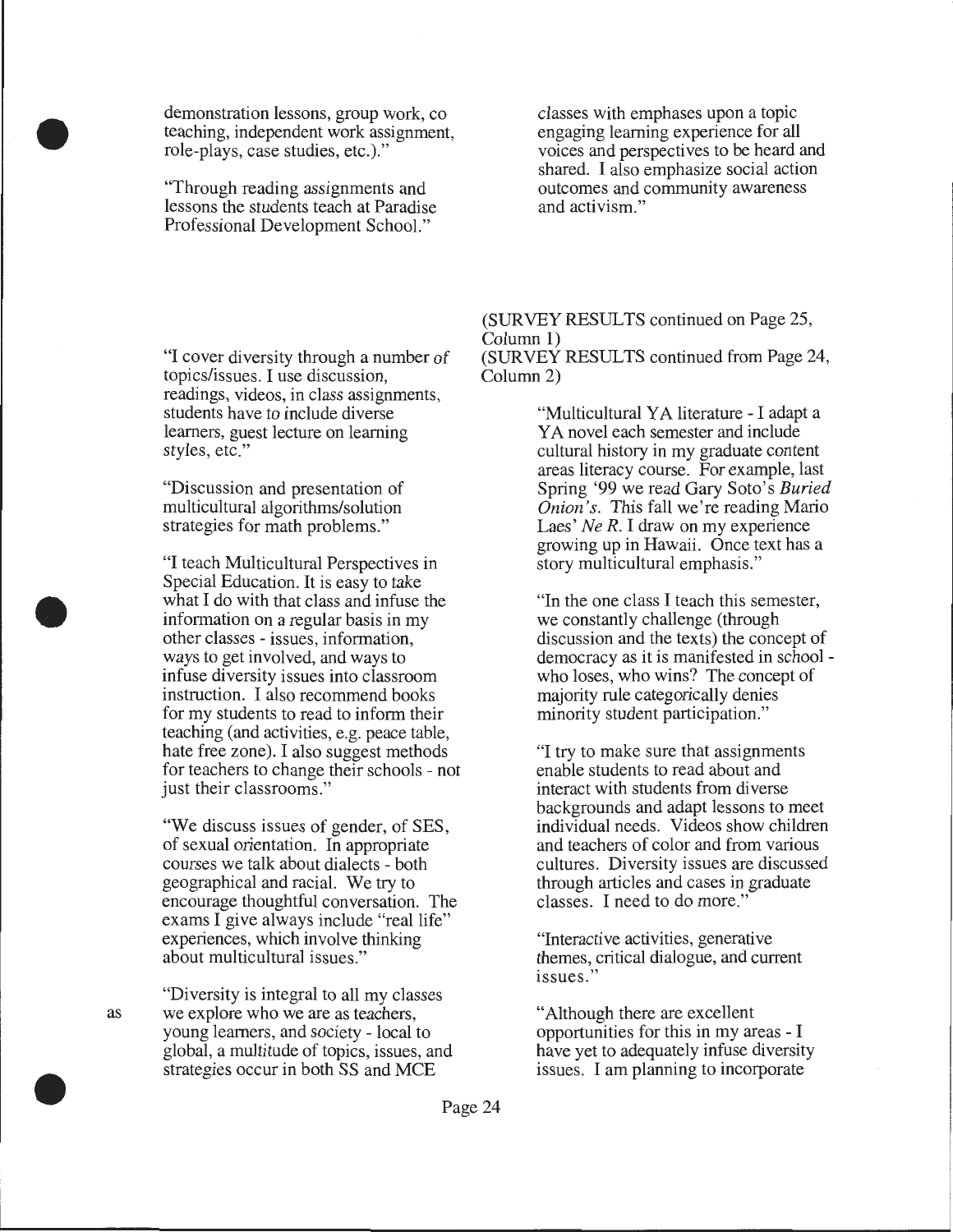some activities related to multi-bilingual education and disabilities."

"Readings are carefully selected, I deal with stereotypes, and provide guided instruction.

"Not an issue as diversity comes up in relation to all aspects of what I try to cover in my masters and doctoral level courses."

"Have special class periods about "gender and science education" as well as "multicultural issues in science education". Besides this, diversity is always a topic when talking about special science teaching methods or certain science activities."

"I really do not consciously do that

right

•

•

•

no other than as the course dictates such as the use of different (blank) in writing, and discussion when the need arises."

Thank you to everyone who completed a survey. Your efforts are appreciated. If you have not had time to complete a survey, but wish to do so it's not too late. Please see Porter Troutman for a copy of the survey.

## **LATINO RESOURCES ONLINE**

Chicano/Latino Net: *http://cinet. ucr. edu* 

**Tomas Rivera Policy Institute:**  *http://www.trpi.org* 

**Inter-University Program for Latino Research:**  *http://cinet.ucr.edu/iup.html* 

**The Azteca Web Page:**  *http://www.azteca.net/aztec* 

**Andanzas al web Latino:**  *http:/ /lib. nmsu. edulsubject/bordllatino/html* 

**Julian Samora Research Institute:** 

*http://www.jsri.msu.edu. whatis/* 

## **Latino/a Research &Policy Center:**

*http ://ita. cudenver. edullrpc* 

#### **Policy.com:**

*http://www.policy.com/icp/about.html* 

(LATINO RESOURCES continued on Page 26, Column **1)** 

(LATINO RESOURCES continued from Page 25, Column 2)

**University of California Institute for Mexico and the United States:**  *http://www. ucr. edulucmexus/mexushom.html* 

**Public Policy Insitute of California:**  *http://www.ppic.org* 

**California Policy Research Center:**  *http://www.ucop.edu/cprc* 

**UC Committee on Latino Research:**  *http :/lwww. ucop. edulresearch/ucclr. html* 

**California Research Bureau:**  *http://www.library.ca.gov* 

**Rand Center for Research on Immigration Policy:** 

*http :/lwww. rand. org/centers/iet!crip.pubs. html* 

## **HIV AND AIDS: AN UPDATE**

December 1st was World AIDS Day. This year for the first time China participated in the HIV awareness and prevention efforts. Recently released statics indicate the number of people reported to be living with HIV in China is approximately 100,000. This number is low compared to other countries with similar population parameters (e.g., India has estimated that 10 million people are living with HIV).

What is significant about the number released by China is that five years ago, the Chinese government indicated there were less

- -·-· -------- ·------- - -------------------....1

Page 25